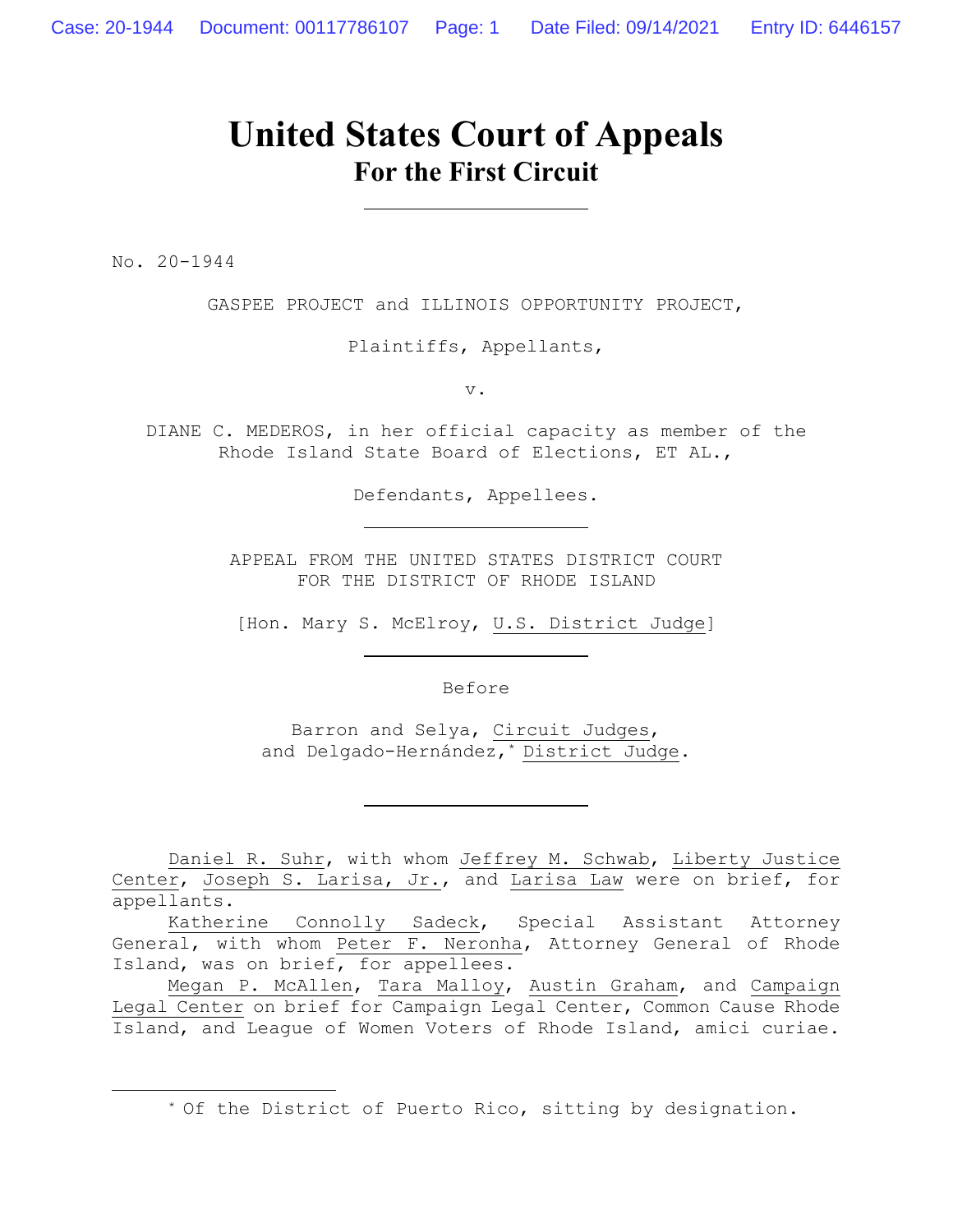September 14, 2021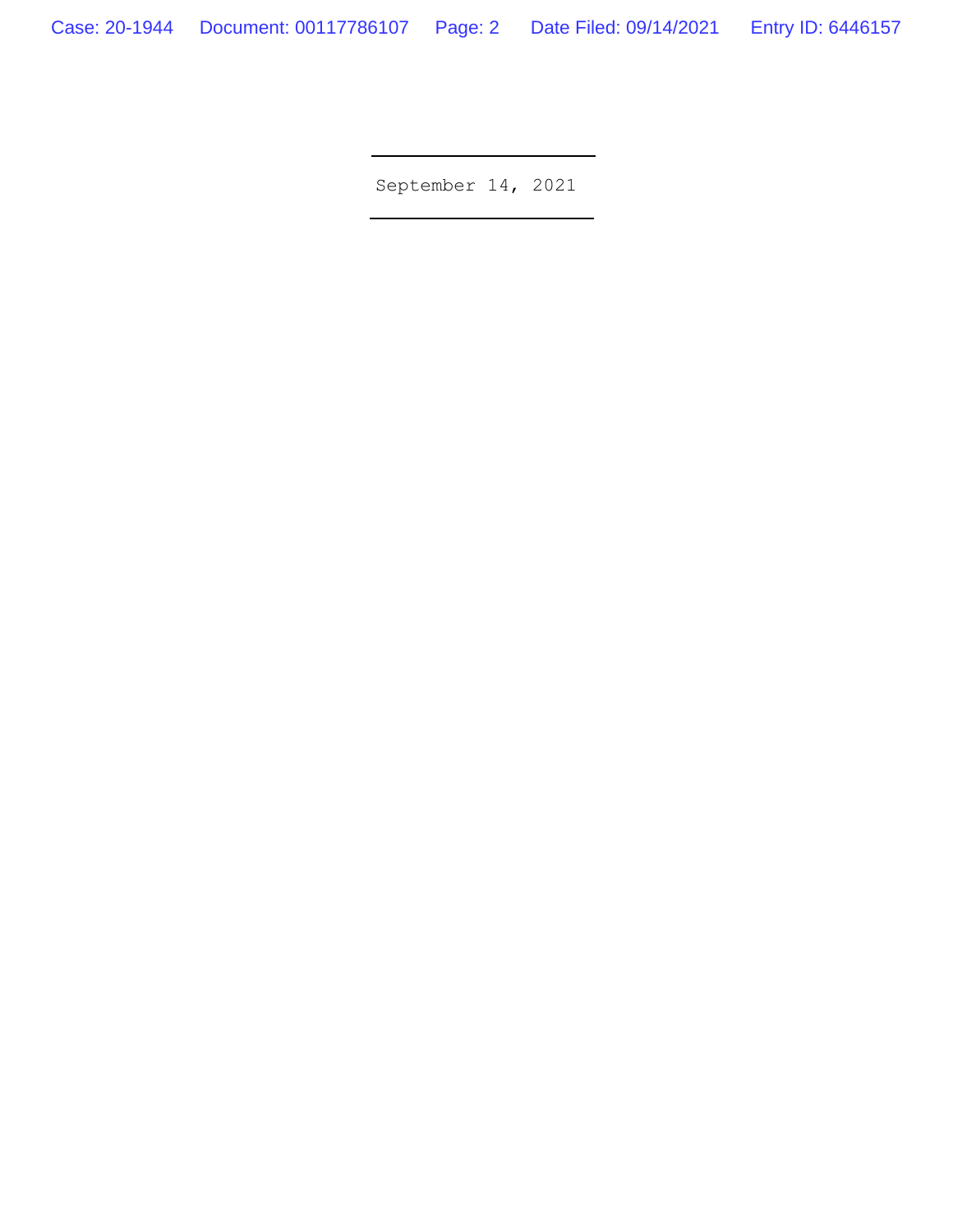**SELYA**, **Circuit Judge**. The Rhode Island General Assembly has enacted a comprehensive statutory scheme designed to increase transparency in regard to election-related spending. The law requires limited disclosure of funding sources responsible for certain independent expenditures and electioneering communications (as defined). The appellants — two organizations that fall within the statutory sweep — challenge particular disclosure and disclaimer provisions, positing that those provisions do not withstand the requisite degree of scrutiny and, in any event, that they infringe constitutionally protected privacy, associational, and free-speech rights. The district court, in a comprehensive rescript, rejected the appellants' multifaceted facial challenge. See Gaspee Project v. Mederos, 482 F. Supp. 3d 11, 13 (D.R.I. 2020). After careful consideration, we affirm.

**I**

We briefly rehearse the relevant facts and travel of the case. The Rhode Island State Board of Elections is the state agency chiefly responsible for administering and enforcing the Independent Expenditures and Electioneering Communications Act (the Act). See R.I. Gen. Laws § 17-25.3-4(b). The plaintiffs (appellants here) are the Gaspee Project and the Illinois Opportunity Project. Both entities are not-for-profit organizations that engage in issue advocacy related to matters of public policy. They have sued the seven members of the Board of

- 3 -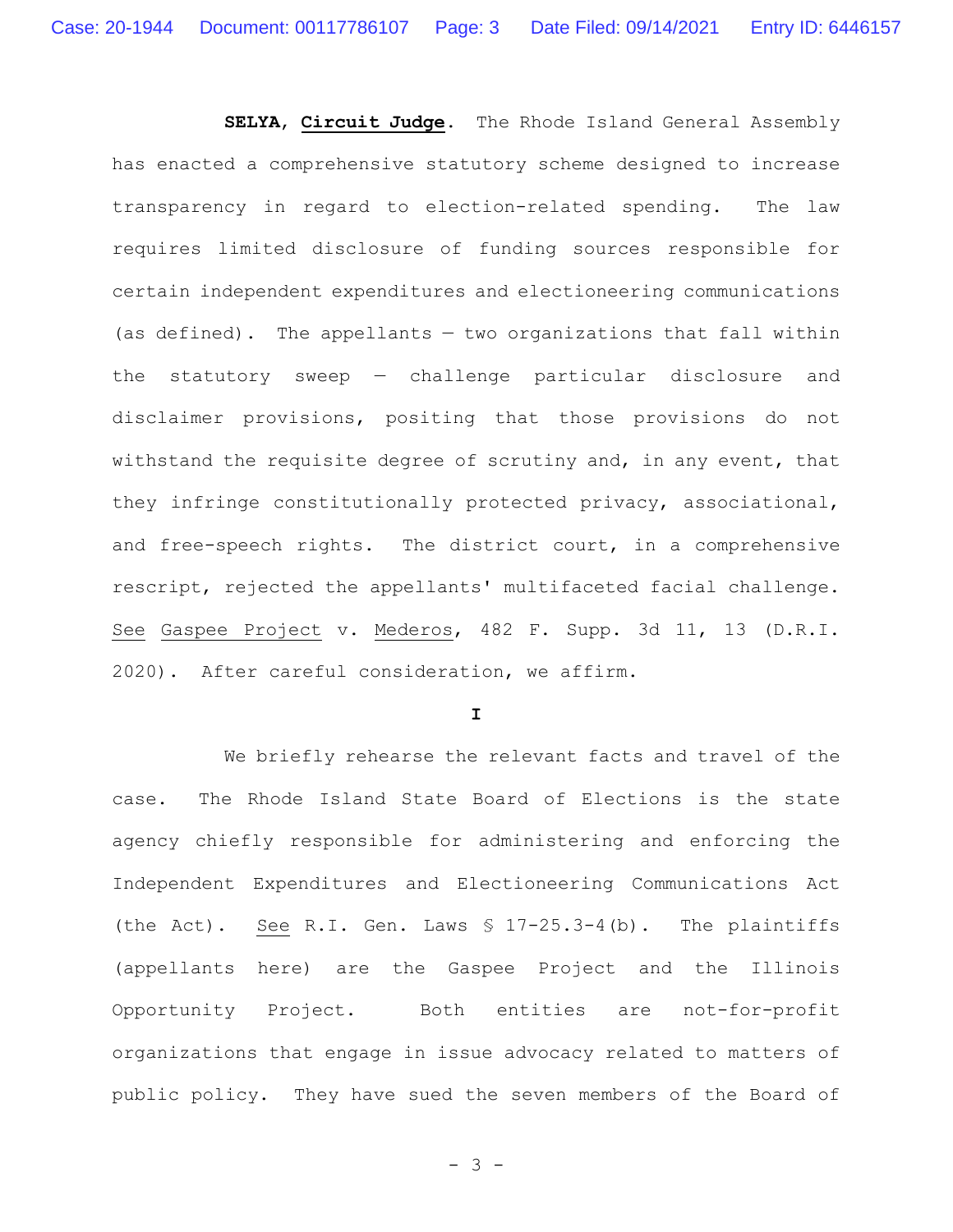Elections in their official capacities (and we henceforth refer to the defendants, collectively, as "the Board").

At a high level of generality, the appellants allege that various aspects of Rhode Island law compelling disclosure of the identities of certain donors and certain disclaimers transgress their rights under the First Amendment. See U.S. Const. amend. I. The regulatory scheme that they challenge came into effect in 2012, when the Rhode Island General Assembly passed the Act. See R.I. Gen. Laws § 17-25.3. This legislative initiative followed closely on the heels of a landmark Supreme Court decision that invalidated certain restrictions on corporations' independent expenditures while upholding various disclosure and disclaimer requirements imposed under federal law. See Citizens United v. FEC, 558 U.S. 310, 372 (2010).

The Act's disclosure and disclaimer requirements relate to persons or entities that spend \$1,000 or more in any calendar year for either of two types of defined activities: "independent expenditures" or "electioneering communications." R.I. Gen. Laws § 17-25.3-1. Those disclosure requirements, though, are not absolute. They provide, for instance, that covered organizations need not disclose any donor who elects not to have his donation used in the funding of independent expenditures or electioneering communications. See id. § 17-25.3-1(i).

- 4 -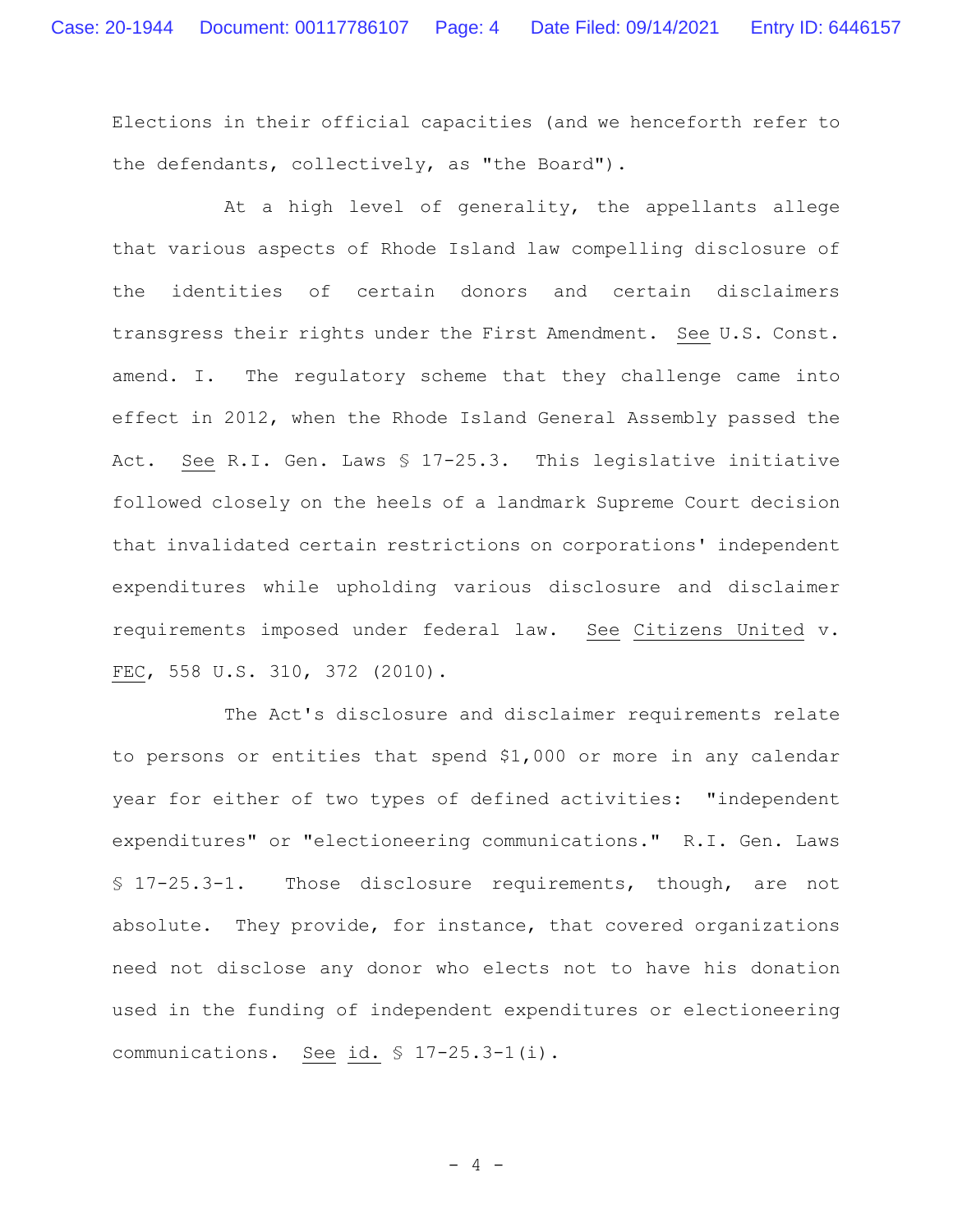The Act defines an "independent expenditure" as an expenditure that, when taken in context, "expressly advocates the election or defeat of a clearly identified candidate, or the passage or defeat of a referendum."1 Id. § 17-25-3(17). It exempts from the definition of independent expenditures, however, "news stor[ies], commentar[ies], or editorial[s]," "candidate debate[s] or forum[s]," or "communications made by any business entity to its members, owners, stockholders, or employees" as well as most "internet communications." Id.  $\$ 17-25-3(17)$  (i)(A)-(D). An "electioneering communication" is a communication that "unambiguously identifies a candidate or referendum" and which is made within sixty days of a general election or referendum or within thirty days of a primary election. Id. § 17-25-3(16).

The appellants challenge three requirements that the Act imposes on organizations (including the appellants) that cross the \$1,000 threshold. First, they challenge the requirement that the organization must file a report with the Board disclosing all donors who contributed \$1,000 or more to the organization's general fund if the general fund was used to finance qualifying expenditures. See id. § 17-25.3-1(h). Second, they challenge the requirement that covered organizations must register with the

<sup>&</sup>lt;sup>1</sup> The Act incorporates definitions found in an earlier statute, namely, the Rhode Island Campaign Contributions and Expenditures Reporting Act, R.I. Gen. Laws § 17-25-3.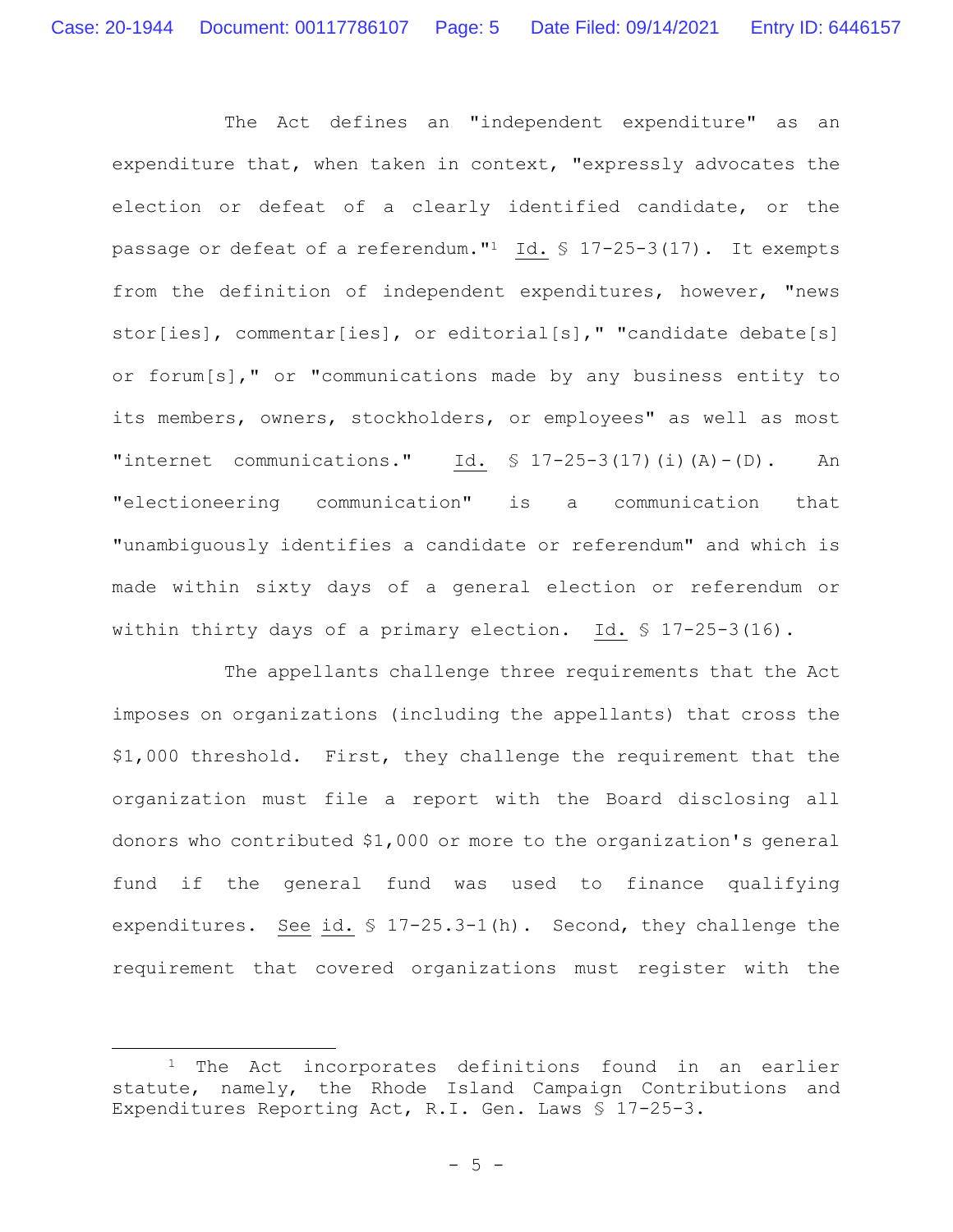Board and furnish their names and mailing addresses. See id. § 17-25.3-1(f). Third, they challenge the requirement that covered organizations must include their own names and list their five largest donors from the previous year on the electioneering communication itself (subject, however, to several exceptions). See id. § 17-25.3-3. In all cases — regardless of whether it appears in television, mail, radio, or internet advertising  $-$  the list of donors is limited to those who are required to be disclosed in such a report. See id. § 17-25.3-3(a), (c)(3), (d)(3)(A), (e). And with respect to printed communications, the requirement does not apply to news editorials, campaign paraphernalia (such as campaign buttons and bumper stickers), or signage measuring under thirty-two square feet. See id. § 17-25.3-3(b).

Invoking 42 U.S.C. § 1983, the appellants repaired to the United States District Court for the District of Rhode Island and filed suit against the Board. In their amended complaint, they sought a declaration that the challenged provisions violated their privacy, associational, and free-speech rights under the First Amendment. The amended complaint alleged - and we take as true — that the appellants come within the purview of the Act because they each intended to spend over \$1,000 in connection with "paid issue-advocacy communications" regarding the impact of local referenda on property taxes. The appellants also alleged — and we

- 6 -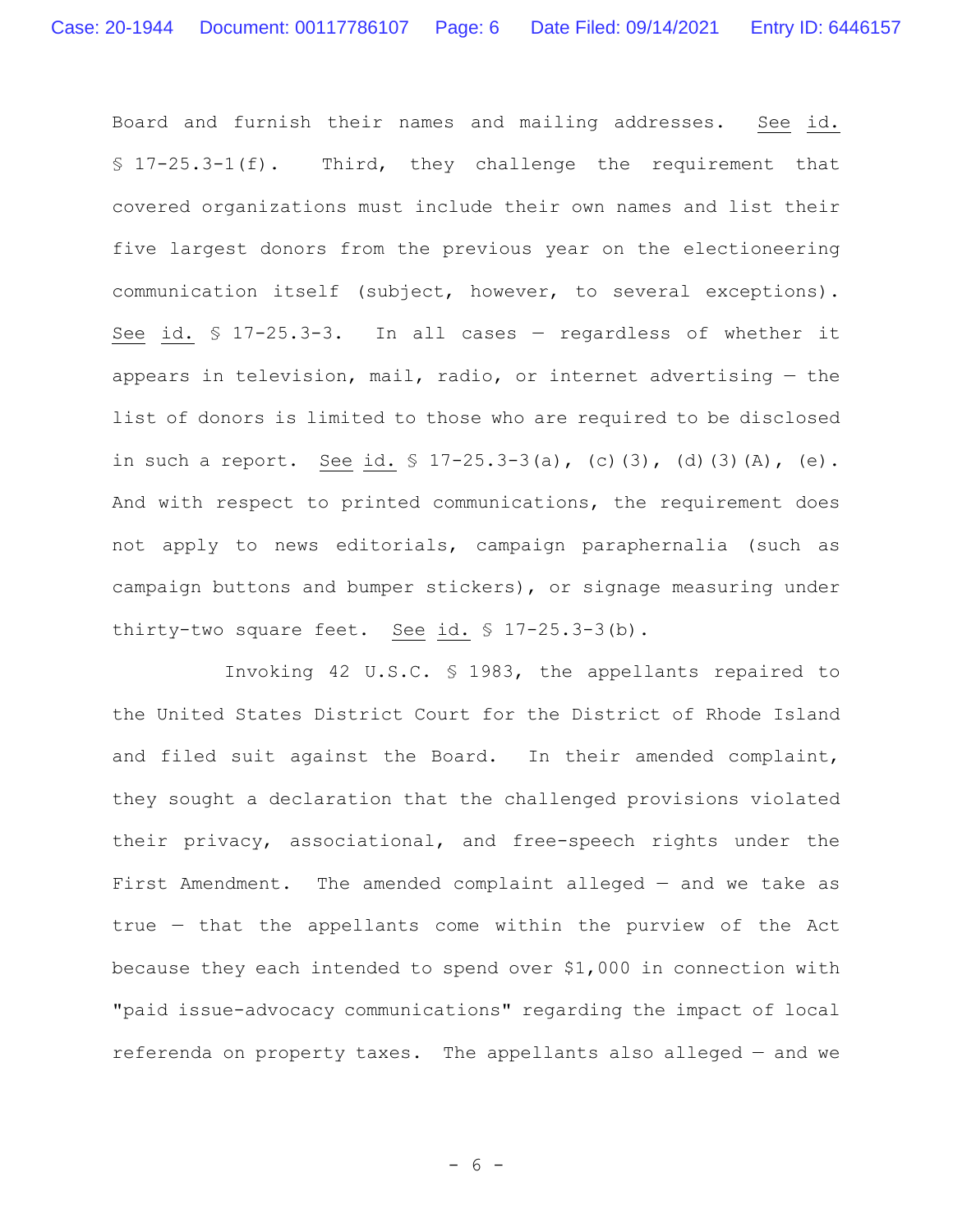take as true — that these communications would not include any "express ballot-advocacy."

The Board moved to dismiss the amended complaint for failure to state a cognizable claim. See Fed. R. Civ. P. 12(b)(6). At a hearing held on July 21, 2020, the appellants represented that they were mounting only a facial challenge to the constitutionality of the Act. The district court reserved decision and later granted the motion to dismiss. See Gaspee, 482 F. Supp. 3d at 13. Applying exacting scrutiny, the court determined that the challenged provisions of the Act passed constitutional muster. See id. at 16-20. Pertinently, the court held that the Board's interest in an informed electorate with respect to the funding of political speech was sufficiently important to justify the challenged provisions of the Act. See id. at 17-18. It further held that those provisions were substantially related to that important governmental interest. See id. at 18-20. Finally, the court rejected the appellants' counter-arguments as to why, all else aside, the challenged provisions violated their privacy, associational, and/or free-speech rights. See id. at 20-22. This timely appeal followed.

### **II**

A matter of jurisdictional dimension demands our immediate attention. The dispute between the parties first surfaced in the context of the 2020 election cycle, which now has

- 7 -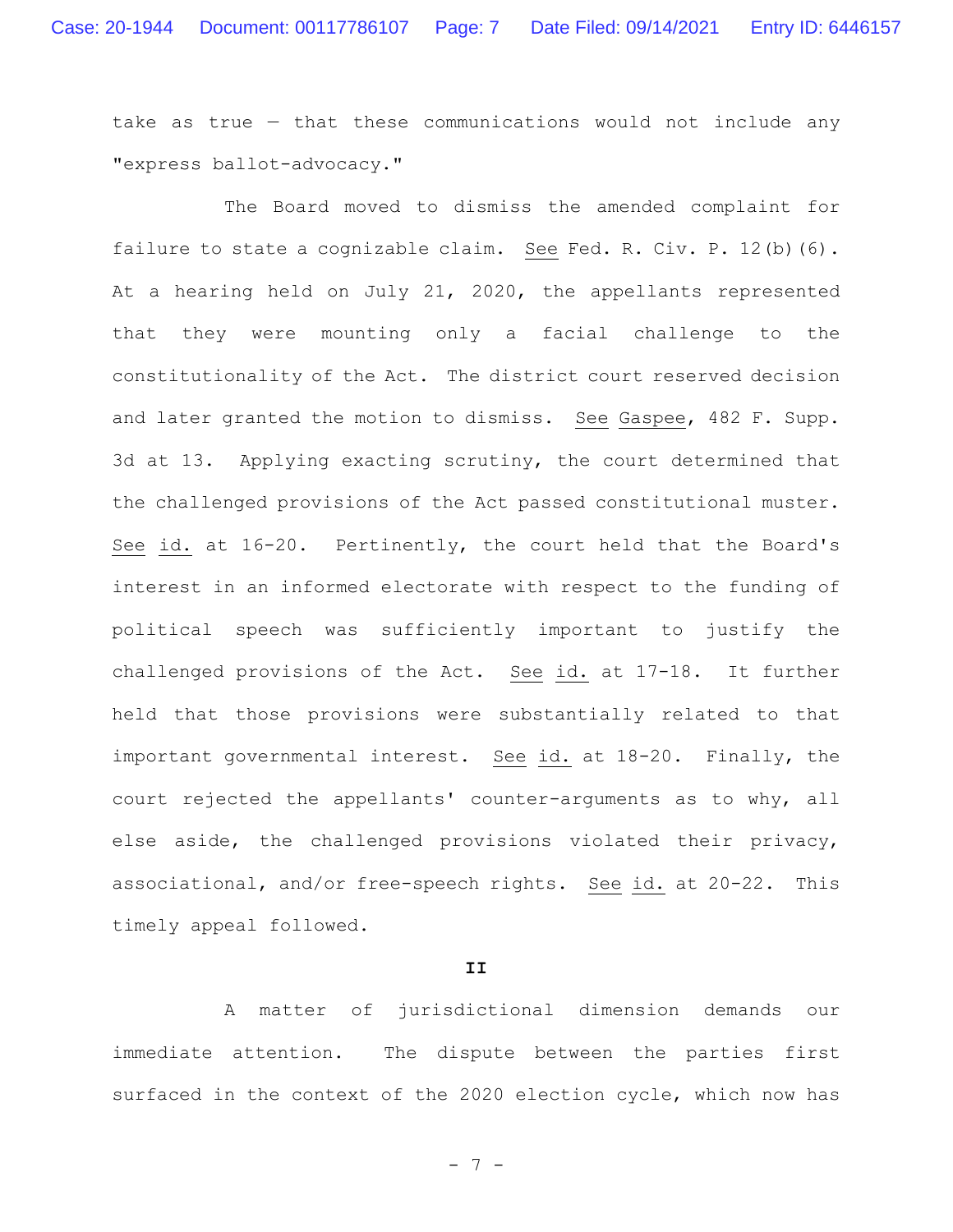run its course. Even though the parties have proceeded on the assumption that the dispute is still velivolant, we have an independent obligation to determine whether it is moot. See Weaver's Cove Energy, LLC v. R.I. Coastal Res. Mgmt. Council, 589 F.3d 458, 467 (1st Cir. 2009).

A dispute is moot only "when the issues presented are no longer live or the parties lack a legally cognizable interest in the outcome." Town of Portsmouth v. Lewis, 813 F.3d 54, 58 (1st Cir. 2016) (internal citation omitted). Withal, there is a wellestablished exception to the mootness doctrine for cases presenting issues that are "capable of repetition, yet evading review." Barr v. Galvin, 626 F.3d 99, 105 (1st Cir. 2010) (quoting S. Pac. Terminal Co. v. Interstate Com. Comm'n, 219 U.S. 498, 515 (1911)). Cases in the election context are not moot simply because the election is over, at least when the allegedly aggrieved parties are likely to be subject to the challenged regulation in the future. See FEC v. Wisc. Right to Life, Inc., 551 U.S. 449, 462 (2007); Barr, 626 F.3d at 106. That is the situation here: the Act is still on the books, and the appellants assert  $-$  without contradiction — that they plan to engage in similar advocacy during future election cycles. The dispute, therefore, is not moot. See Storer v. Brown, 415 U.S. 724, 737 n.8 (1974) (holding challenge to election regulation not moot despite election being "long over"

- 8 -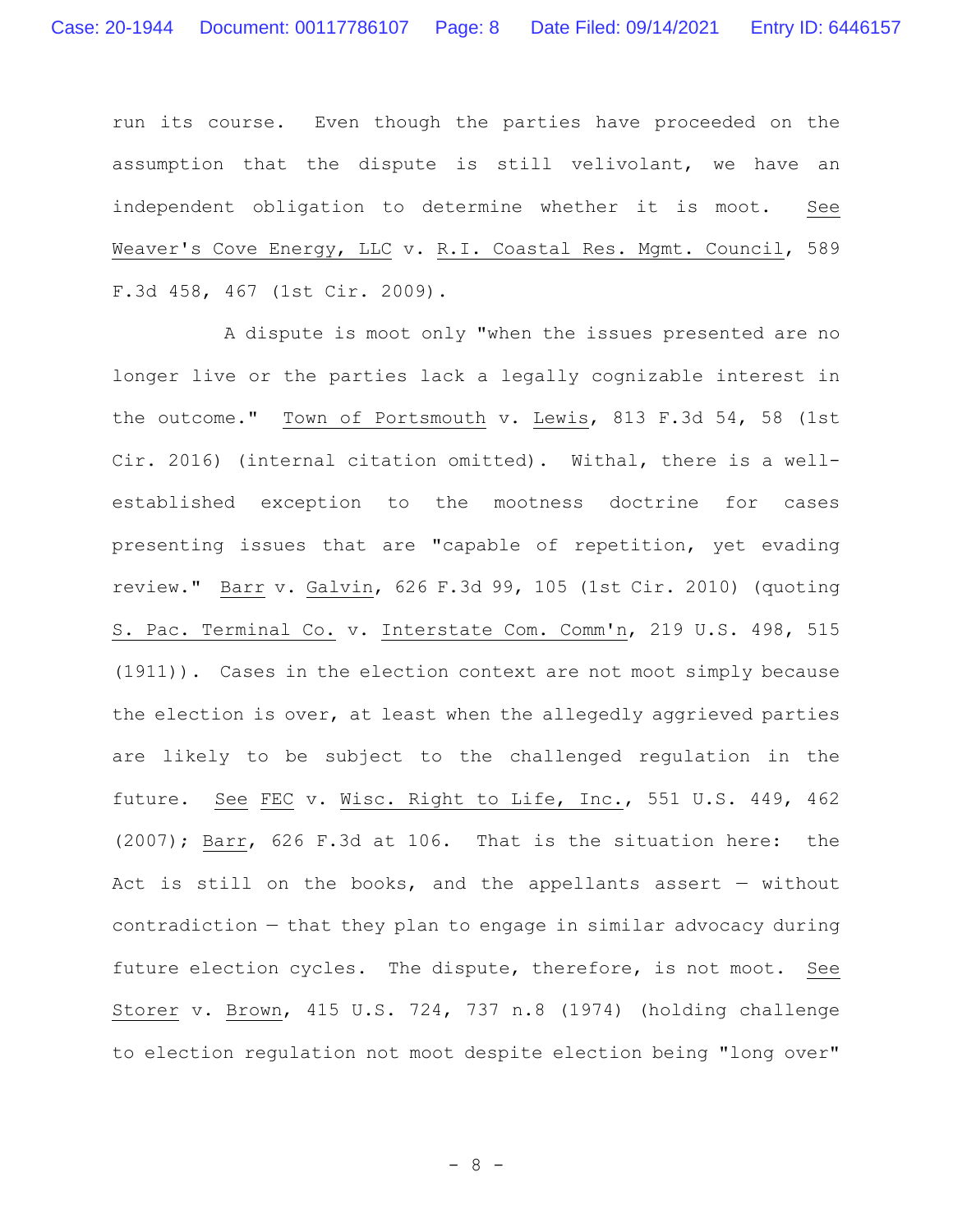because regulation remained in effect and applied to "future elections").

## **III**

With the specter of mootness laid to rest, we review the district court's grant of the Board's motion to dismiss de novo. See Maloy v. Ballori-Lage, 744 F.3d 250, 252 (1st Cir. 2014); SEC v. Tambone, 597 F.3d 436, 441 (1st Cir. 2010) (en banc). "In the process, we accept as true all well-pleaded facts set out in the complaint and indulge all reasonable inferences in favor of the pleader." Tambone, 597 F.3d at 441.

The appellants argue that the challenged provisions of the Act cannot withstand the requisite degree of constitutional scrutiny. And even if they do, the appellants say, three additional lines of argument operate to invalidate the challenged provisions. The first such line of argument posits that the challenged provisions violate the appellants' right to engage anonymously in political speech. Their second line of argument posits that the challenged provisions violate their right to associational privacy. Their third line of argument posits that the Act's on-ad disclaimer requirement forces the appellants to engage in an unconstitutional species of compelled speech.

Our analysis proceeds in two main parts, each with subparts. First, we establish the appropriate level of constitutional scrutiny  $-$  here, exacting scrutiny  $-$  and then

- 9 -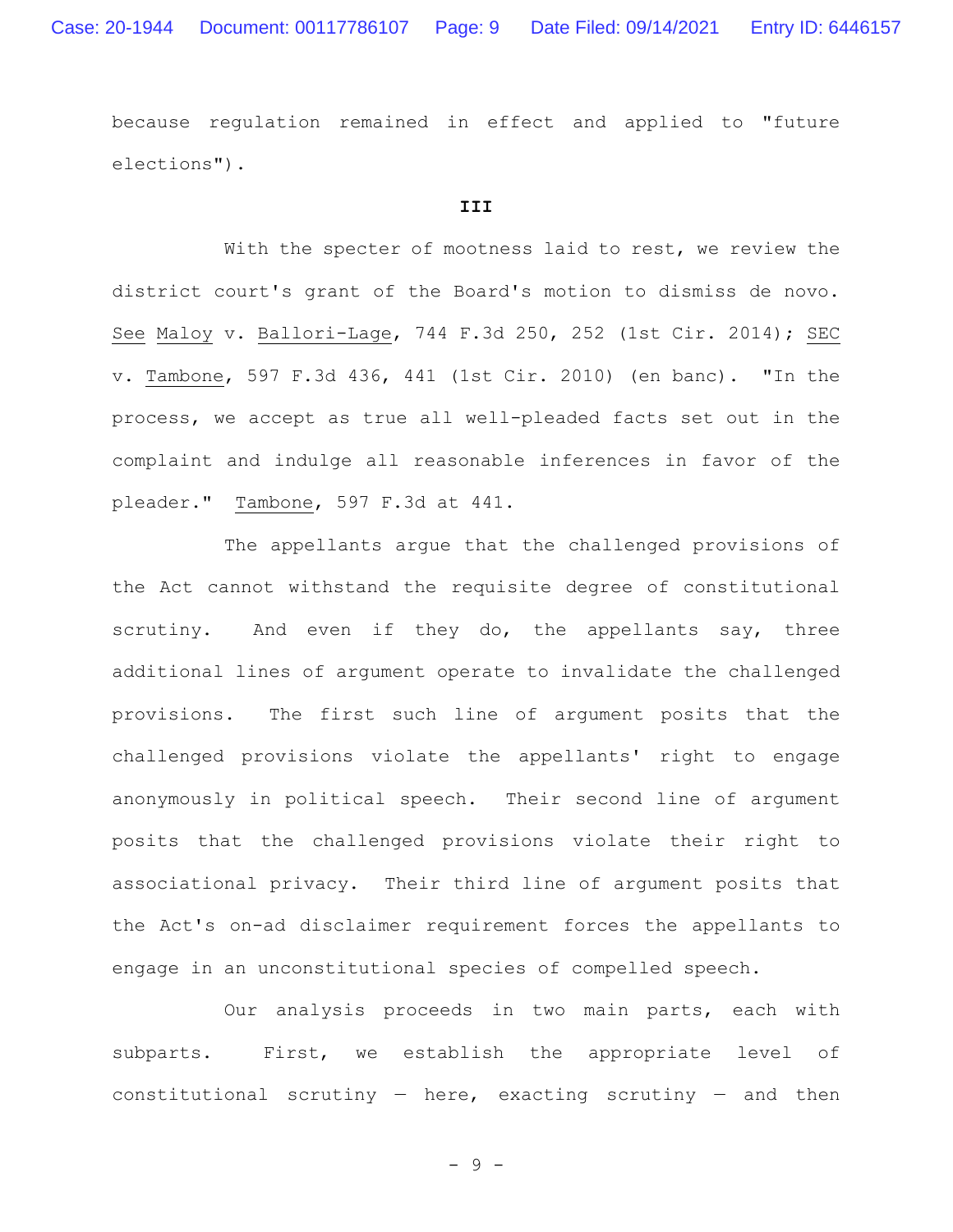explain why the Act survives that level of scrutiny. We thereafter proceed to address the appellants' trio of counter-arguments.

**A**

Regulations that burden political speech must typically withstand strict scrutiny. See Citizens United, 558 U.S. at 340. This baseline rule applies to many aspects of election law. See, e.g., id. at 339; Wis. Right to Life, 551 U.S. at 465-66. Even so, disclosure and disclaimer regimes are cut from different cloth. See, e.g., Citizens United, 558 U.S. at 366; McConnell v. FEC, 540 U.S. 93, 201 (2003); Buckley v. Valeo, 424 U.S. 1, 75-76 (1976); Nat'l Org. for Marriage v. McKee (NOM), 649 F.3d 34, 55 (1st Cir. 2012); cf. Ams. for Prosp. Found. v. Bonta, 141 S. Ct. 2373, 2382- 83 (2021) (explaining unique context of laws compelling disclosure).

This distinction arises because — unlike limits on election-related spending — election-related disclosure and disclaimer requirements "impose no ceiling on campaign-related activities." Citizens United, 558 U.S. at 366 (quoting Buckley 424 U.S. at 64). Nor do they "prevent anyone from speaking." Id. (quoting McConnell, 540 U.S. at 201 (internal quotation marks and brackets omitted)). Against this backdrop, the Supreme Court has described disclosure and disclaimer regimes, in the election-law context, as "less restrictive alternative[s] to more comprehensive regulations of speech." Id. at 369.

 $- 10 -$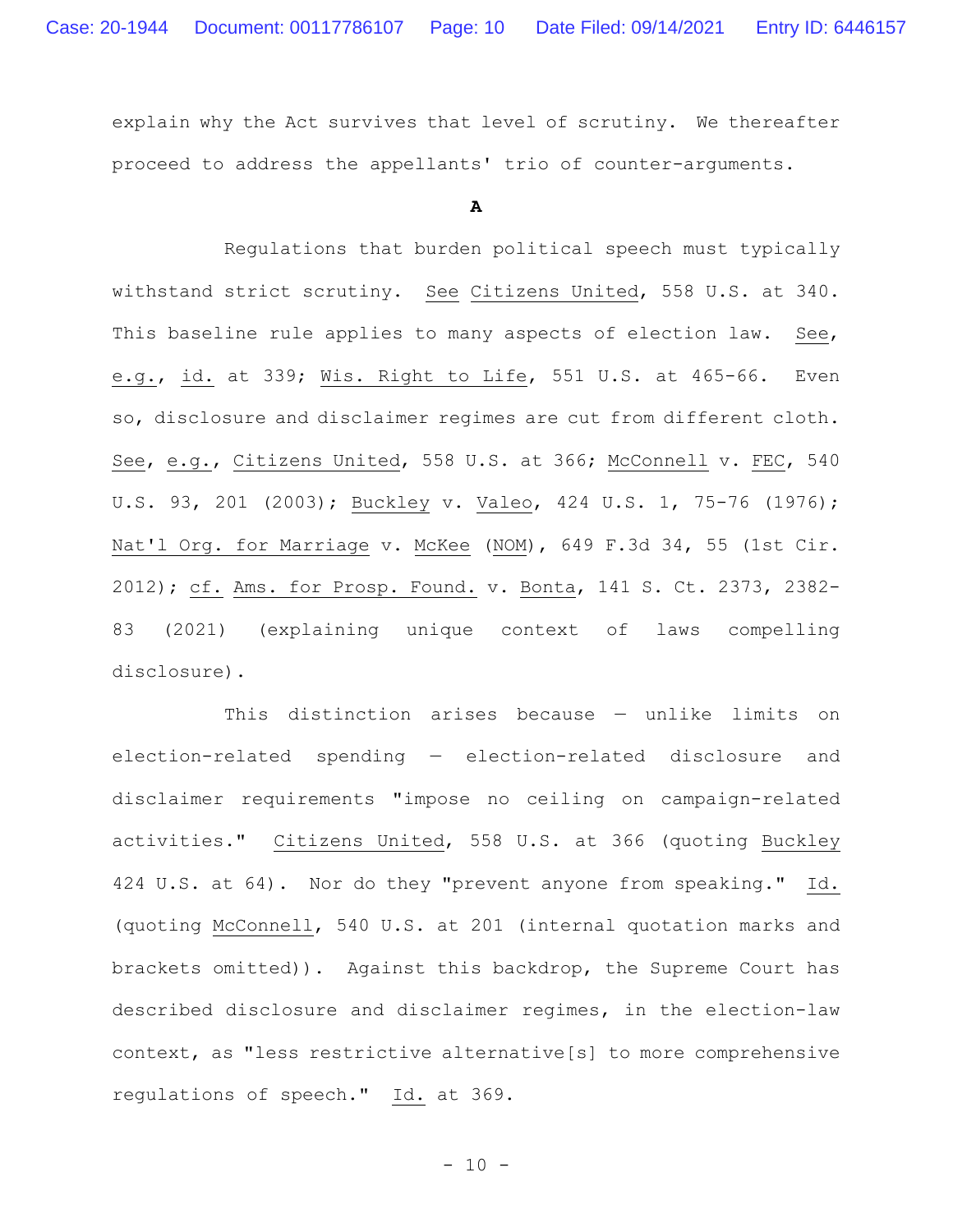Given this taxonomy, it is unsurprising that such disclosure and disclaimer requirements are subject to a less intense standard of constitutional review. That standard bears the label of "exacting scrutiny." Id. at 366; NOM, 649 F.3d at 55; cf. Ams. for Prosp., 141 S. Ct. at 2883 (applying exacting scrutiny to disclosure laws outside the election context). Such a level of scrutiny has been infused in the Court's approach to disclosure and disclaimer regimes for decades. See Buckley, 424 U.S. at 64-65 (considering compelled disclosure of electionrelated spending).

To withstand exacting scrutiny, a law or regulation must be narrowly tailored to serve a sufficiently important governmental interest. See Ams. for Prosp., 141 S. Ct. at 2383. Prior to the Court's recent decision in Americans for Prosperity, exacting scrutiny was widely understood to require only a "substantial relation" between the challenged regulation and the governmental interest. NOM, 649 F.3d at 55. In refining its articulation of exacting scrutiny, the Americans for Prosperity Court heightened this requirement, emphasizing that "[i]n the First Amendment context, fit matters." 141 S. Ct. at 2384 (quoting McCutcheon v. FEC, 572 U.S. 185, 218 (2014)). The Court went on to say that exacting scrutiny "require[s] a fit that is not necessarily perfect, but reasonable." Id. (quoting McCutcheon, 572 U.S. at 218). A "[s]ubstantial relation is necessary but not

- 11 -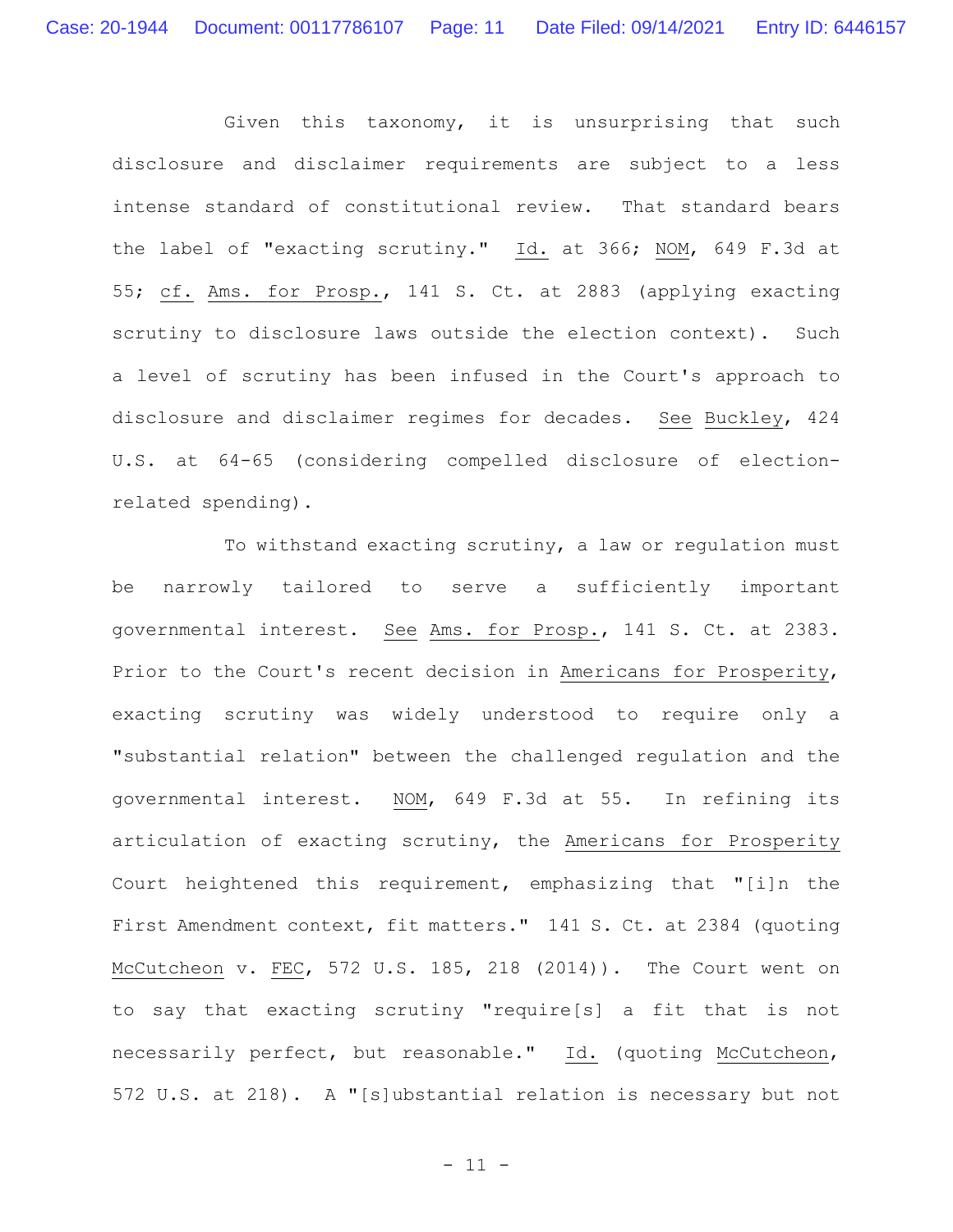sufficient" for a challenged requirement to survive exacting scrutiny. Id. And in addition, "the challenged requirement must be narrowly tailored to the interest it promotes." Id.

**1**

Before applying this more muscular test for exacting scrutiny, we first must resolve a threshold matter. That matter concerns the import, if any, of the appellants' ipse dixit that express advocacy and issue advocacy trigger different degrees of scrutiny. Specifically, the appellants argue that cases such as Buckley, McConnell, and Citizens United are inapposite because those cases deal primarily with express advocacy (that is, candidates and political action committees (PACs)), not with issue advocacy (that is, the mere conveying of information and education), which is the appellants' avowed stock and trade.

For present purposes, the distinction that the appellants draw does not make a difference. In the election context, the Supreme Court has rejected the attempt to distinguish between express advocacy and issue advocacy when evaluating disclosure laws — even though the Court has deemed such a distinction relevant when evaluating limits on expenditures. See Citizens United, 558 U.S. at 368-69. This makes perfect sense. As we explained in NOM, the Court has cabined the application of limits on expenditures to express advocacy in part because it was concerned that such laws impermissibly regulated a substantial

- 12 -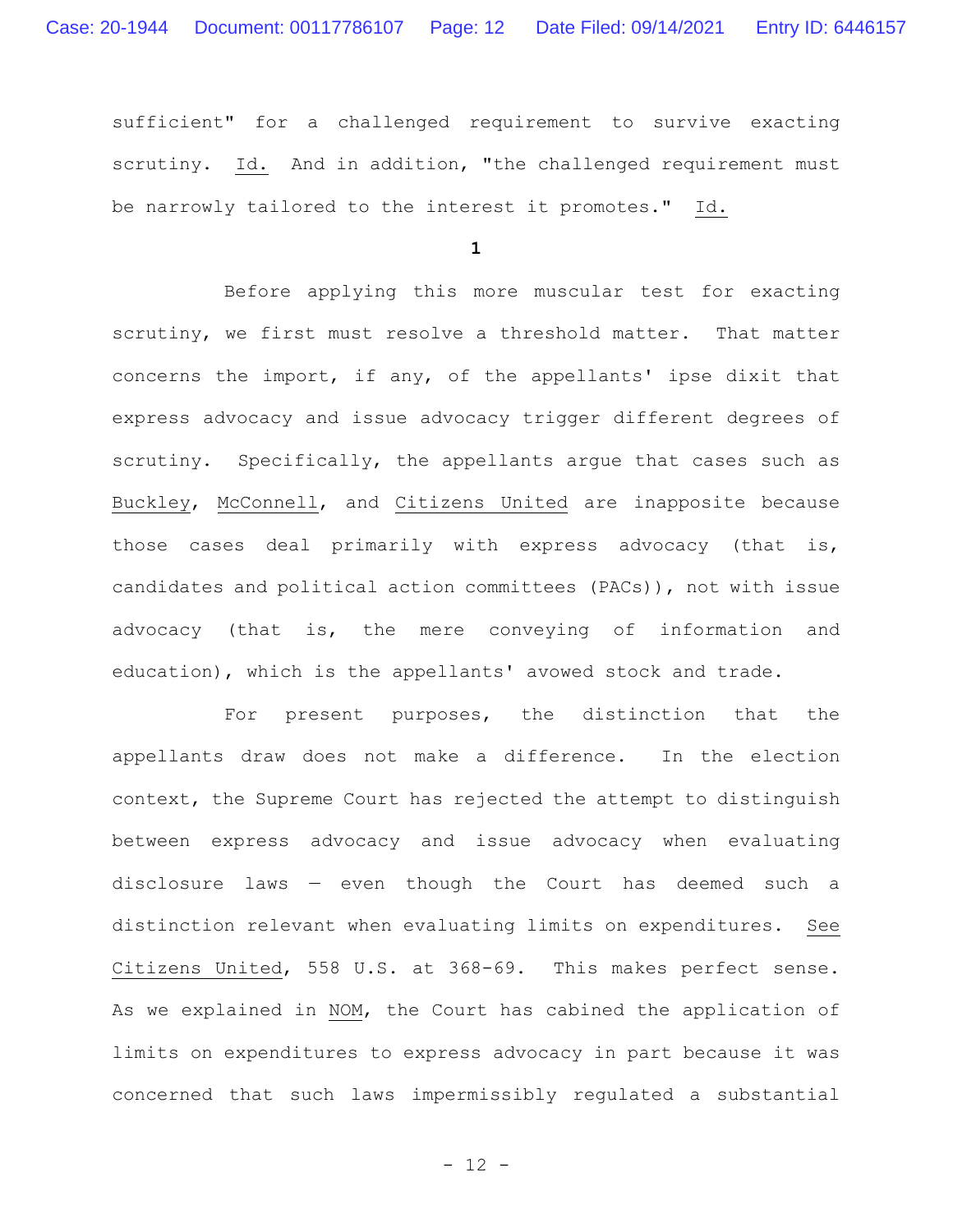amount of constitutionally protected speech. See 649 F.3d at 54. Unlike limits on expenditures (which place a brake on political speech), disclosure regimes do not limit political speech at all. A disclosure regime is, therefore, "a less restrictive alternative to more comprehensive regulations of speech." Citizens United, 558 U.S. at 369.

Seen in this light, there is no principled basis for us to distinguish between express advocacy and issue advocacy with respect to election-law disclosure regimes. The distinction is viable solely in the context of limits on independent expenditures, see NOM, 649 F.3d at 54, and it is irrelevant in the disclosure/disclaimer context.2 Our sister circuits have, with conspicuous consistency, rejected the appellants' proposed distinction, see, e.g., Del. Strong Fams. v. Denn, 793 F.3d 304, 308 (3d Cir. 2015); Human Life of Wash. Inc. v. Brumsickle, 624 F.3d 990, 1016 (9th Cir. 2010), and so do we.

<sup>2</sup> We take no view on the appellants' attempt to categorize their mailings as nothing more than informational materials. Although the appellants' proposed mailings do not expressly advocate how voters should vote on the referenda to which they refer, they identify the particular referenda and forecast the negative consequences that will supposedly flow from certain outcomes. Communications such as these, which subtly advocate for a position even though not including explicit directives on how to vote, illustrate why federal courts regularly have spurned rigid distinctions between express advocacy and issue advocacy in the election-law disclosure context.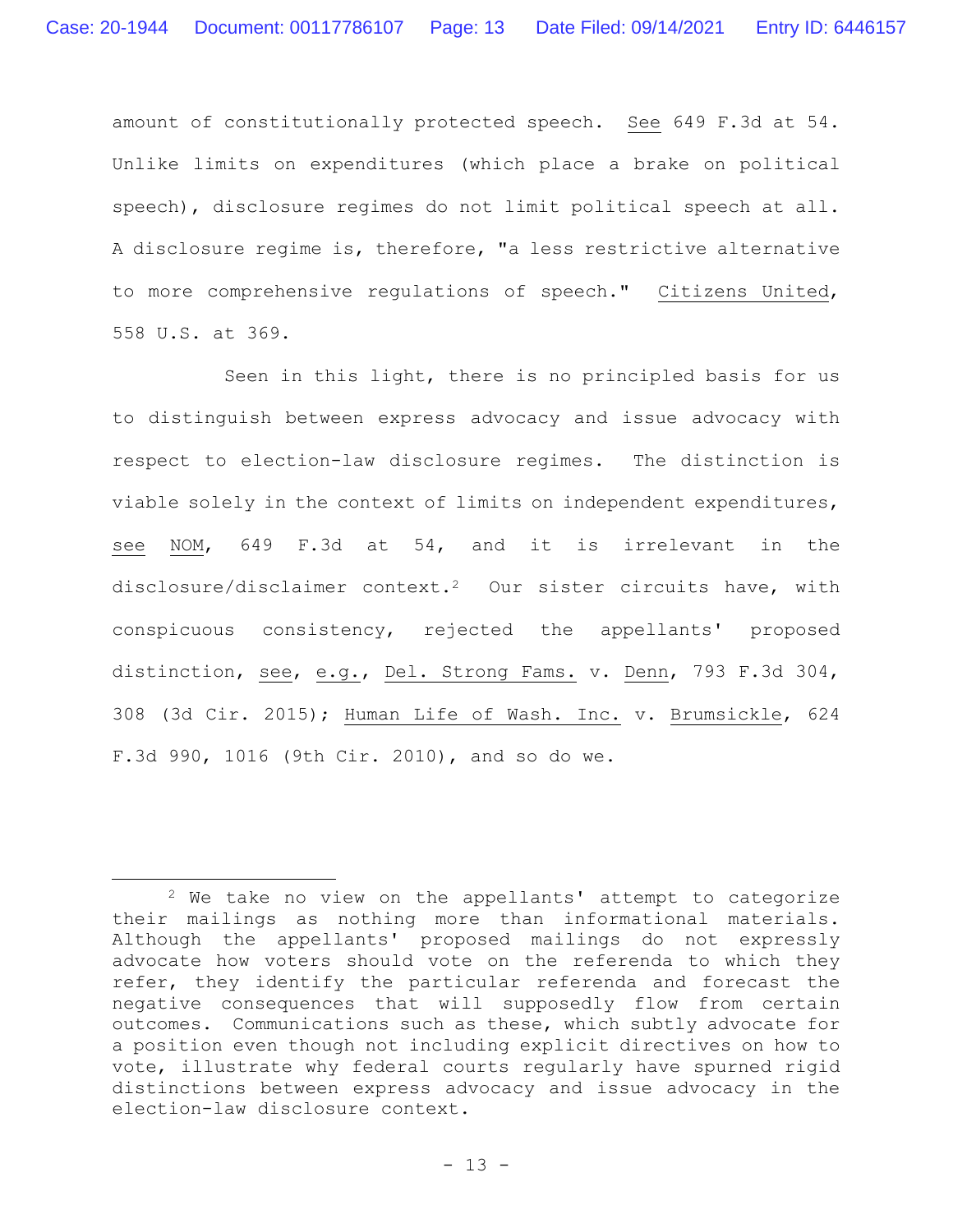**2**

Having set the appellants' proposed distinction to one side, we turn to the question of whether the Board's proffered justification is sufficiently important to support the Act's disclosure and disclaimer regime. See Ams. for Prosp., 141 S. Ct. at 2383. To this end, the Board submits that its interest in promoting an informed electorate is adequate to support the Act's disclosure and disclaimer requirements. The amici, whose insights we appreciate, echo this refrain. The appellants rejoin that the Board's informational interest is weak and, thus, insufficient to justify the compelled disclosure and disclaimer regime.

The case law makes pellucid that the Board's interest in an informed electorate vis-à-vis the source of election-related spending is sufficiently important to support reasonable disclosure and disclaimer regulations. See Buckley, 424 U.S. at 14-15 ("In a republic where the people are sovereign, the ability of the citizenry to make informed choices . . . is essential."). The Buckley Court, for example, upheld disclosure requirements for independent expenditures. See id. at 75-76. It explained that "provid[ing] the electorate with information as to where political campaign money comes from," id. at 66 (internal quotations omitted), is sufficient to outweigh the possibility of infringement on First Amendment freedoms because it concerns "the free functioning of our national institutions," id. (quoting

- 14 -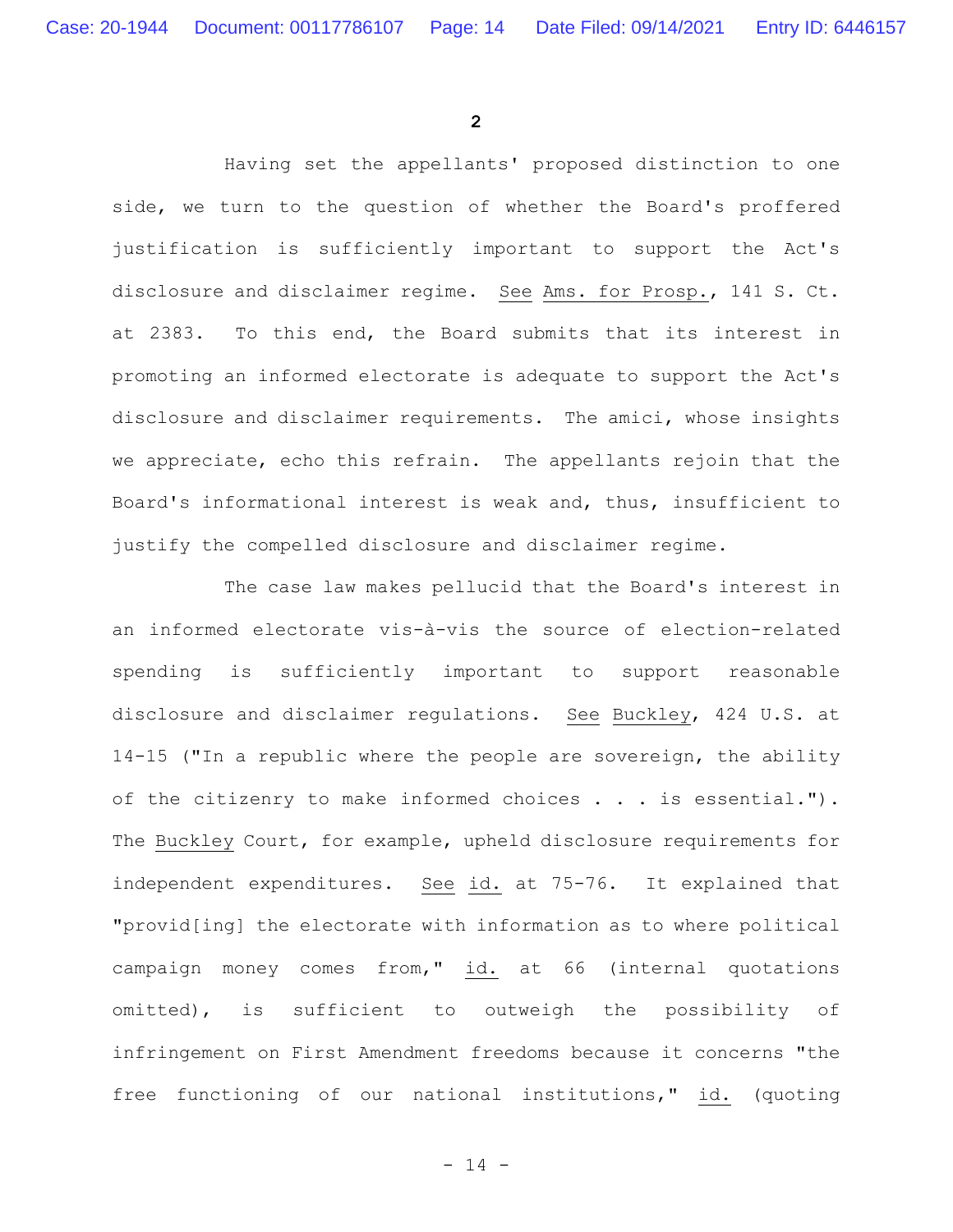Communist Party v. Subversive Activities Control Bd., 367 U.S. 1, 97 (1961)).

The Supreme Court built on this foundation when addressing challenges to the Bipartisan Campaign Reform Act (BCRA). See Pub. L. No. 107-155 (2002). The McConnell Court accepted the informational interest articulated in Buckley as sufficiently important to justify a new set of disclosure requirements encompassed within Title II of the BCRA. See 540 U.S. at 196. It concluded that Buckley "foreclose[d] a facial attack" on the BCRA's requirement that entities meeting a spending threshold on electioneering communications must disclose a certain subset of donors.<sup>3</sup> Id. at 197.

In Citizens United, the Supreme Court reaffirmed its view that the government's interest in an informed electorate is sufficient to justify reasonable disclosure and disclaimer provisions. See 558 U.S. at 368-69. There, the Court considered (among other things) challenges to the BCRA's disclosure and disclaimer requirements as applied both to a film attacking a

<sup>3</sup> The McConnell Court's conclusion was reached with respect to section 201 of the BCRA, which amended the law considered in Buckley. Section 201 requires a corporation or labor union that spends \$10,000 or more on qualifying communications to file a disclosure identifying any donors of \$1,000 or more. See Pub. L. No. 107-155, § 201. There is a marked similarity between section 201 of the BCRA and the Rhode Island regulations that are challenged here: the Act requires a comparable disclosure if the covered organization spends \$1,000 or more on qualifying communications. See R.I. Gen. Laws § 17-25.3-1(h).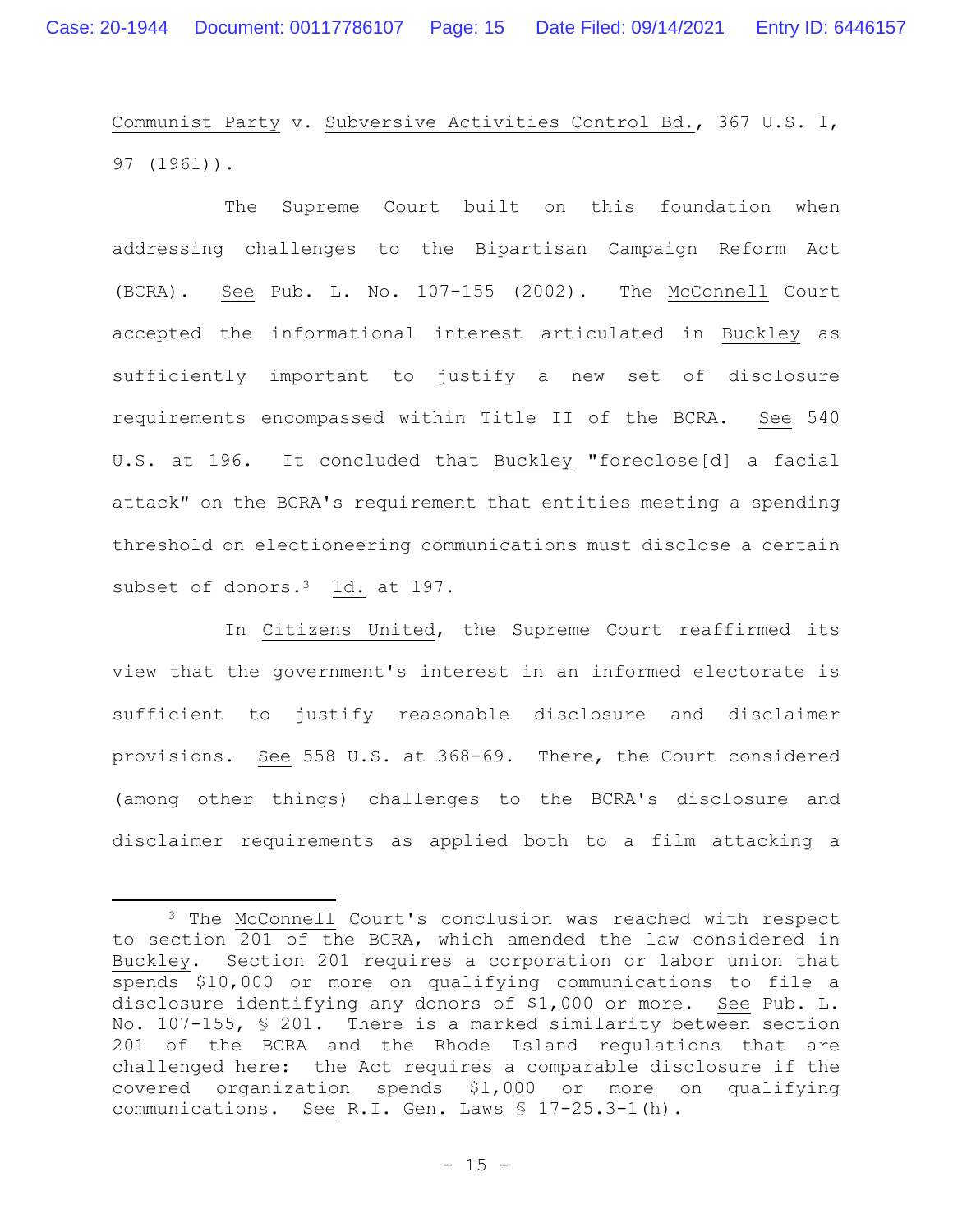presidential candidate and to advertisements for that film. See id. Citing Buckley and McConnell, the Court reiterated the value of an electorate with knowledge about those responsible for speech during the period shortly before an election. See id. at 369.

The law in this circuit is of a piece with the Supreme Court's approach. In NOM, we held that Maine's interest in an informed electorate was sufficiently important to justify reasonable disclosure and disclaimer requirements.4 See 649 F.3d at 56-58. We added that the government's interest in an informed electorate extends beyond the dissemination of information concerning candidates for office. See id. at 57. Rather, "there is an equally compelling interest in identifying the speakers behind politically oriented messages." Id. This is especially true in the age of new media, given the proliferation of speakers in the marketplace of ideas. See id. Consequently, reasonable disclosure regimes "enable[] the electorate to make informed decisions and give proper weight to different speakers and messages." Citizens United, 558 U.S. at 371.

Justice Brandeis famously observed that "public discussion is a political duty." Whitney v. California, 274 U.S.

<sup>4</sup> On the same day, we upheld the constitutionality of Rhode Island's previous campaign finance scheme. See Nat'l Org. for Marriage v. Daluz, 654 F.3d 115, 116 (1st Cir. 2011). We found that Rhode Island's interest in an informed electorate was sufficient to justify a disclosure and disclaimer regime. See id. at 118.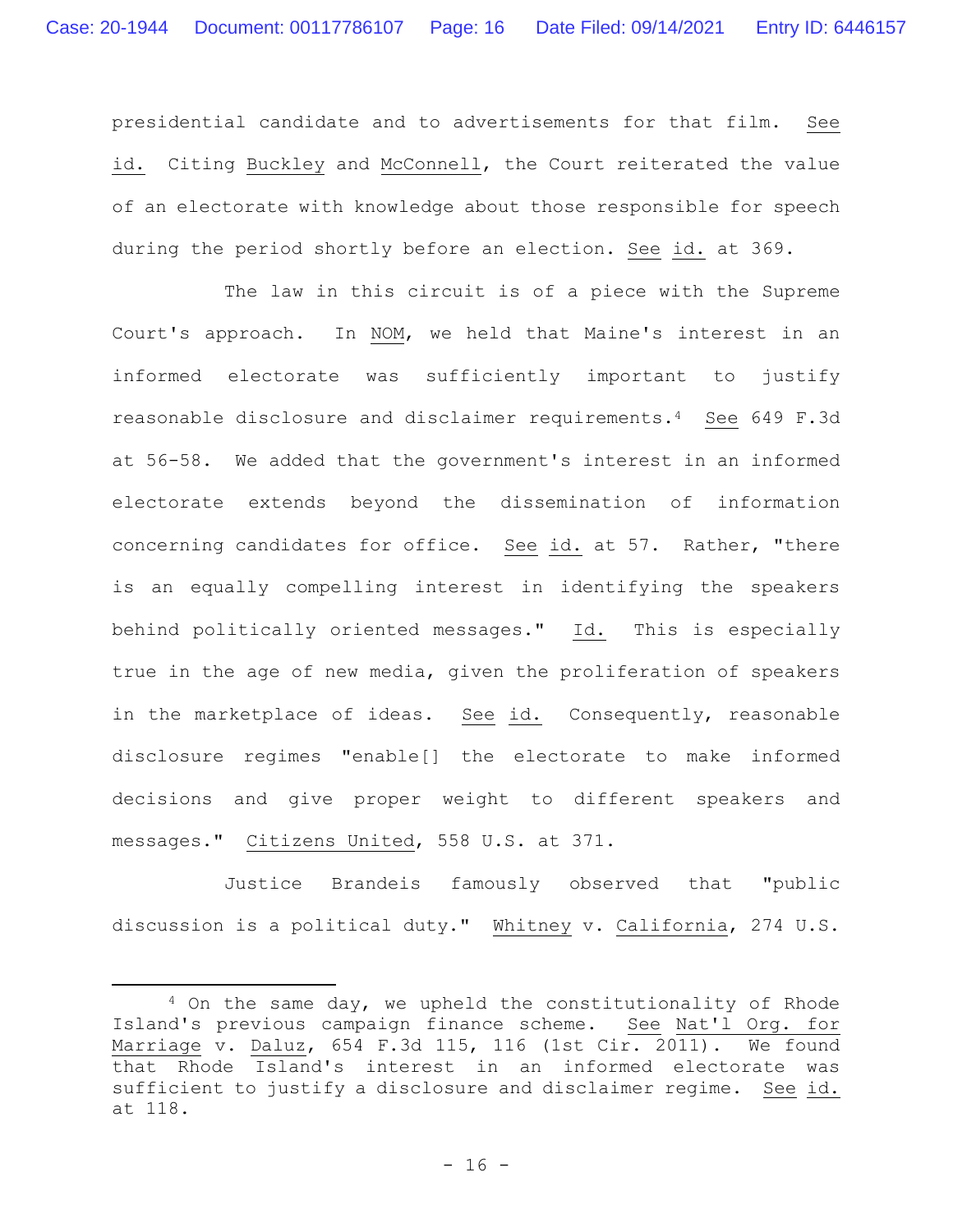357, 375-76 (Brandeis, J., concurring). Through the "discovery and spread of political truth," public discussion allows us to apply our "power of reason." Id. The failure to uphold that duty in the sphere of elections would be most devasting to our democracy. And yet, in this setting, the public faces an uphill battle of identifying whether and how money is talking. Given these concerns, we hold that Rhode Island's interest in an informed electorate is sufficiently important to satisfy the first imperative of exacting scrutiny. And with this holding in place, we turn to the Act's specific requirements.

#### **3**

The next question is whether the Act's disclosure and disclaimer requirements are narrowly tailored to the Board's informational interest. See Ams. for Prosp., 141 S. Ct. at 2383. Those requirements need not reflect the least restrictive means available to achieve the Board's goals, but they need to achieve a reasonable fit. See id. at 2384. Here, the appellants train their fire on three provisions of the Act: the requirement that covered organizations disclose donors of over \$1,000; the requirement that covered organizations disclose their own identity to the Board; and the requirement that covered organizations identify themselves and their five largest donors on certain electioneering communications. As we explain below, we think that

- 17 -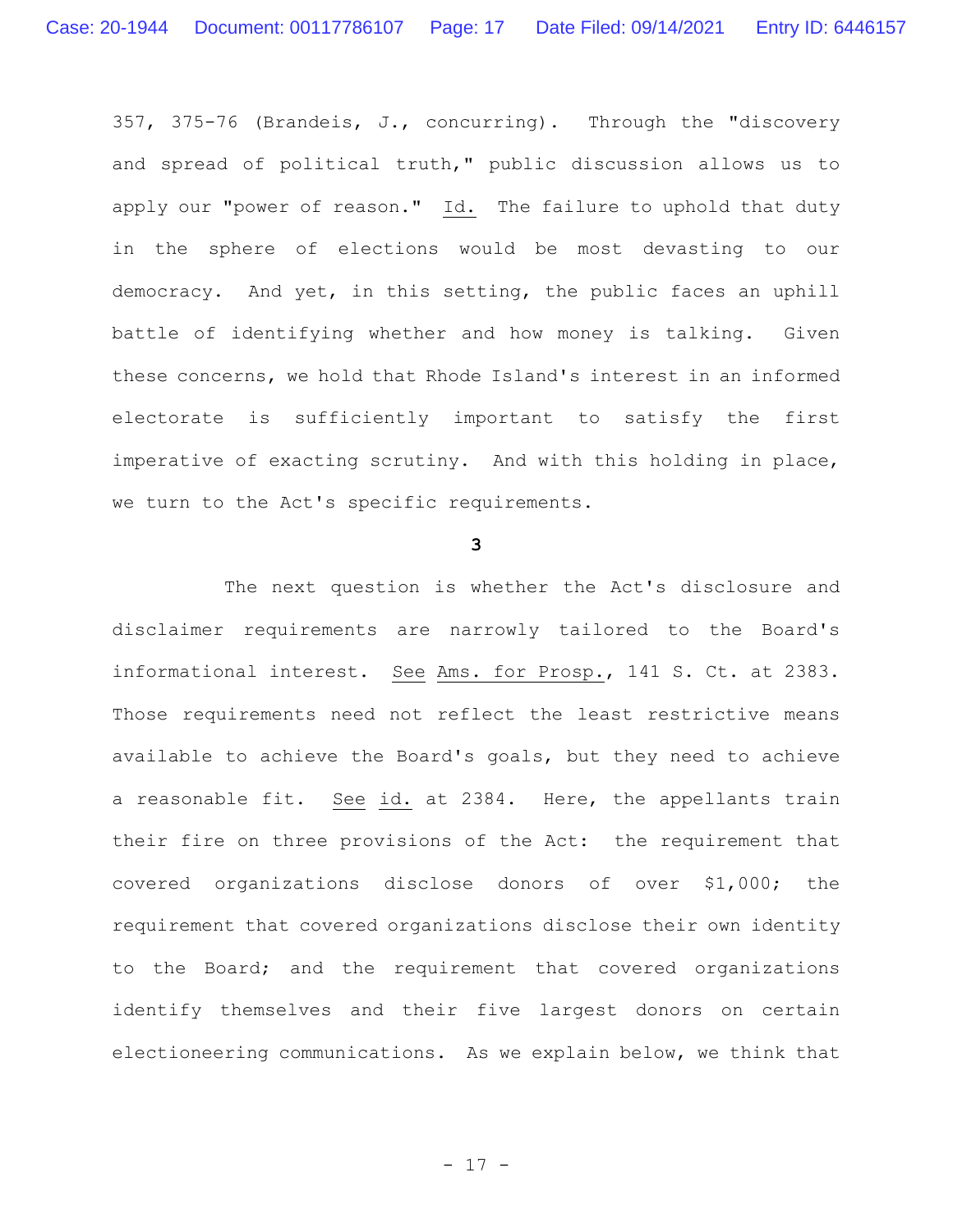both the disclosure and disclaimer requirements are narrowly tailored to further the Board's interest in an informed electorate.

We start with the first two challenged provisions, which require certain organizations to disclose particular information to the Board. The provisions of the Act (including the disclosure and disclaimer requirements) apply only to organizations that satisfy a series of criteria. The first criterion is a spending threshold: the Act applies if an organization spends \$1,000 or more on independent expenditures or electioneering communications within one calendar year. See R.I. Gen. Laws § 17-25.3-1(b). The Supreme Court upheld similar disclosure requirements in Citizens United, focusing on the close relationship between the requirements and the public's interest in knowing who is speaking as an election approached. See 558 U.S. at 369. Consistent with this focus, the spending threshold tailors the Act to reach only larger spenders in the election arena and at the same time shapes the Act's coverage to capture organizations involved in electionrelated spending as opposed to those engaged in more general political speech. With respect to covered organizations, this spending threshold helps to ensure that the electorate can understand who is speaking and, thus, to "give proper weight to different speakers and messages" when deciding how to vote. Id. at 371.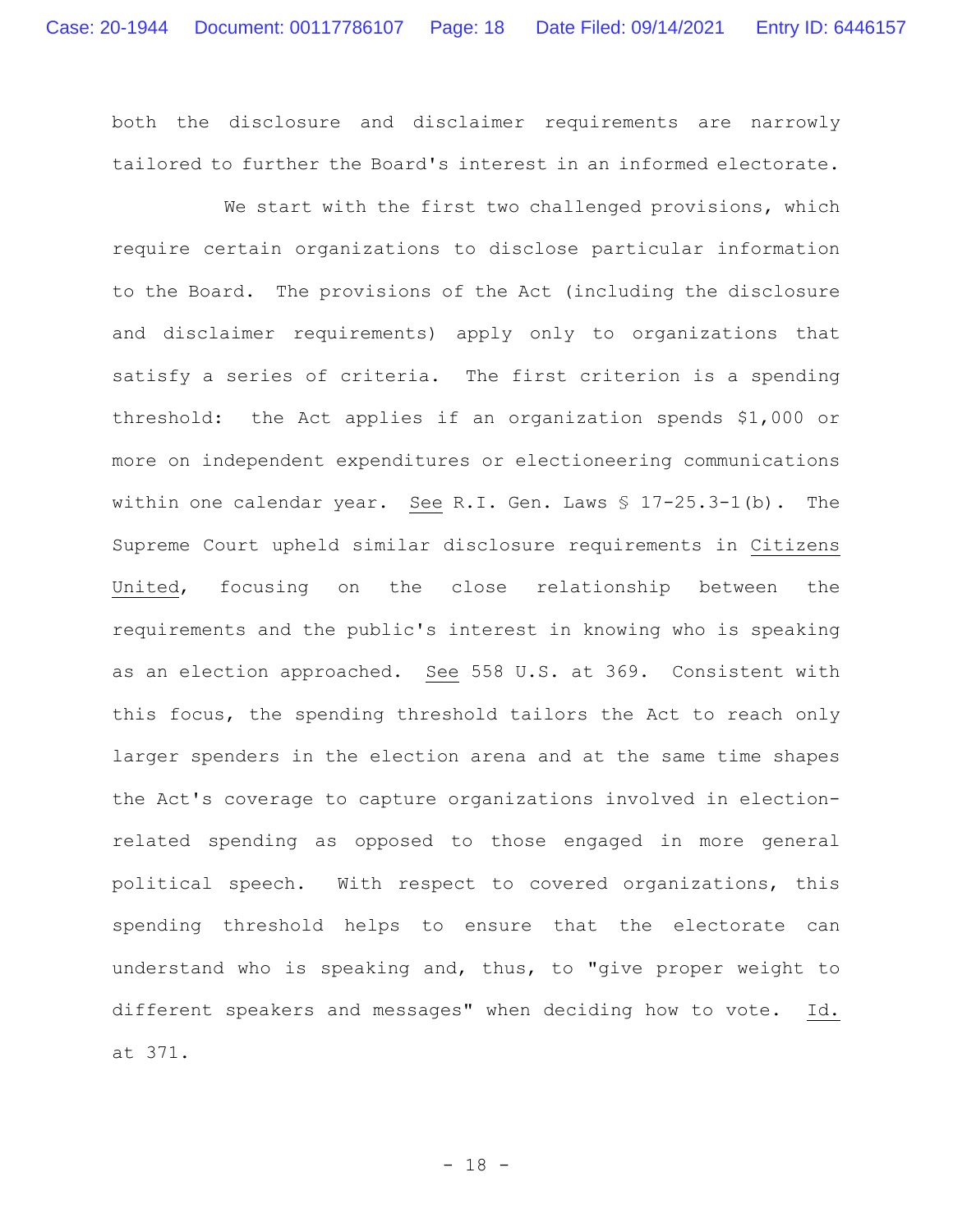In addition to the spending threshold, the Act contains temporal limitations that tether the Act's disclosure requirements to the Board's informational interest. The fact that the Act only applies when an organization crosses the spending threshold and spends that money in a particular time frame — within one year of an election for independent expenditures and, for electioneering communications, within either thirty or sixty days of an election (depending on the type) — links the challenged requirements neatly to the Board's objective of securing an informed electorate. See Nat'l Ass'n for Gun Rights, Inc. v. Mangan, 933 F.3d 1102, 1118 (9th Cir. 2019); Del. Strong Fams., 793 F.3d at 311; Vt. Right to Life Comm., Inc. v. Sorrell, 758 F.3d 118, 134 (2d Cir. 2014). The Act's time frames for disclosure are no longer than either those in the Maine statute discussed in NOM, see 649 F.3d at 42- 43, or those in the BCRA, see Citizens United, 558 U.S. at 366-67 (describing BCRA § 201, currently codified at 52 U.S.C. § 30104).

The Act is narrowed further by another aspect of the way in which it defines "electioneering communication." Such a communication must be "targeted to the relevant electorate." R.I. Gen. Laws § 17-25-3(16). An electioneering communication satisfies this targeting requirement only if it "can be received by two thousand . . . or more persons in the district the candidate seeks to represent or the constituency voting on the referendum." See id. This limitation further ties the Act's coverage (in the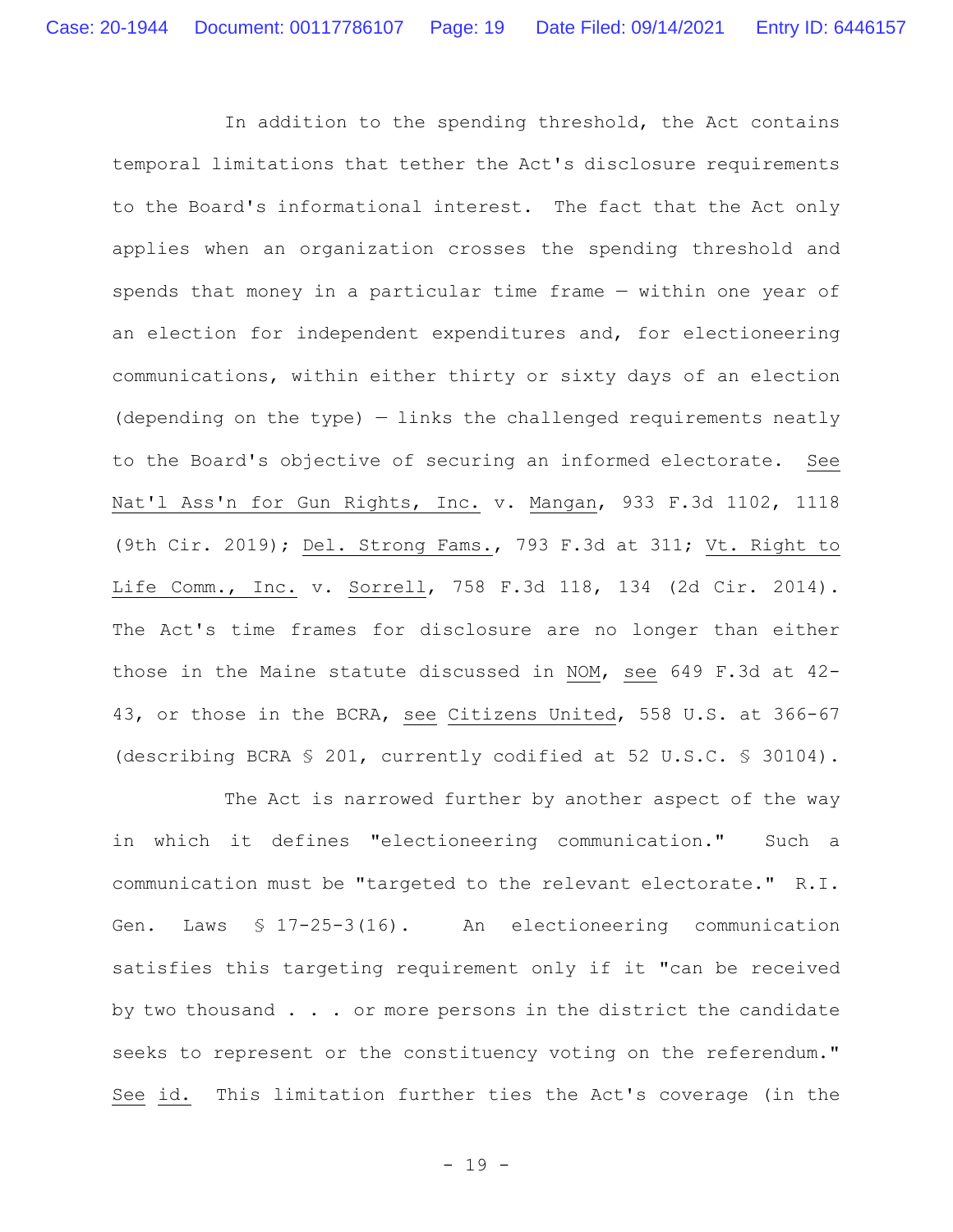case of electioneering communications) to the Board's informational interest by requiring disclosure only when the relevant electorate receives the communication. Notwithstanding the Act's other requirements, covered organizations are free to speak without disclosure when addressing audiences disconnected from the upcoming election.

The appellants make much of the fact that the Act's disclosure and disclaimer provisions apply to general funds, even though other regimes (such as the BCRA) require that organizations subject to disclosure requirements establish segregated bank accounts to avoid disclosure of individual names. See 52 U.S.C. § 30104(f)(2)(E)-(F). The application of the Act to general funds is problematic, the appellants suggest, because many general-fund donors may not endorse all of an organization's election-related expenditures. This suggestion, though, fails to take into account the fact that  $-$  unlike the BCRA  $-$  the Act provides ample opportunity for donors to opt out from having their donations used for independent expenditures or electioneering communications, even if the entity to which they contribute has not created a segregated fund.

Importantly, the Act provides off-ramps for individuals who wish to engage in some form of political speech but prefer to avoid attribution. To begin, such an individual may choose to contribute less than \$1,000; covered organizations need only

 $- 20 -$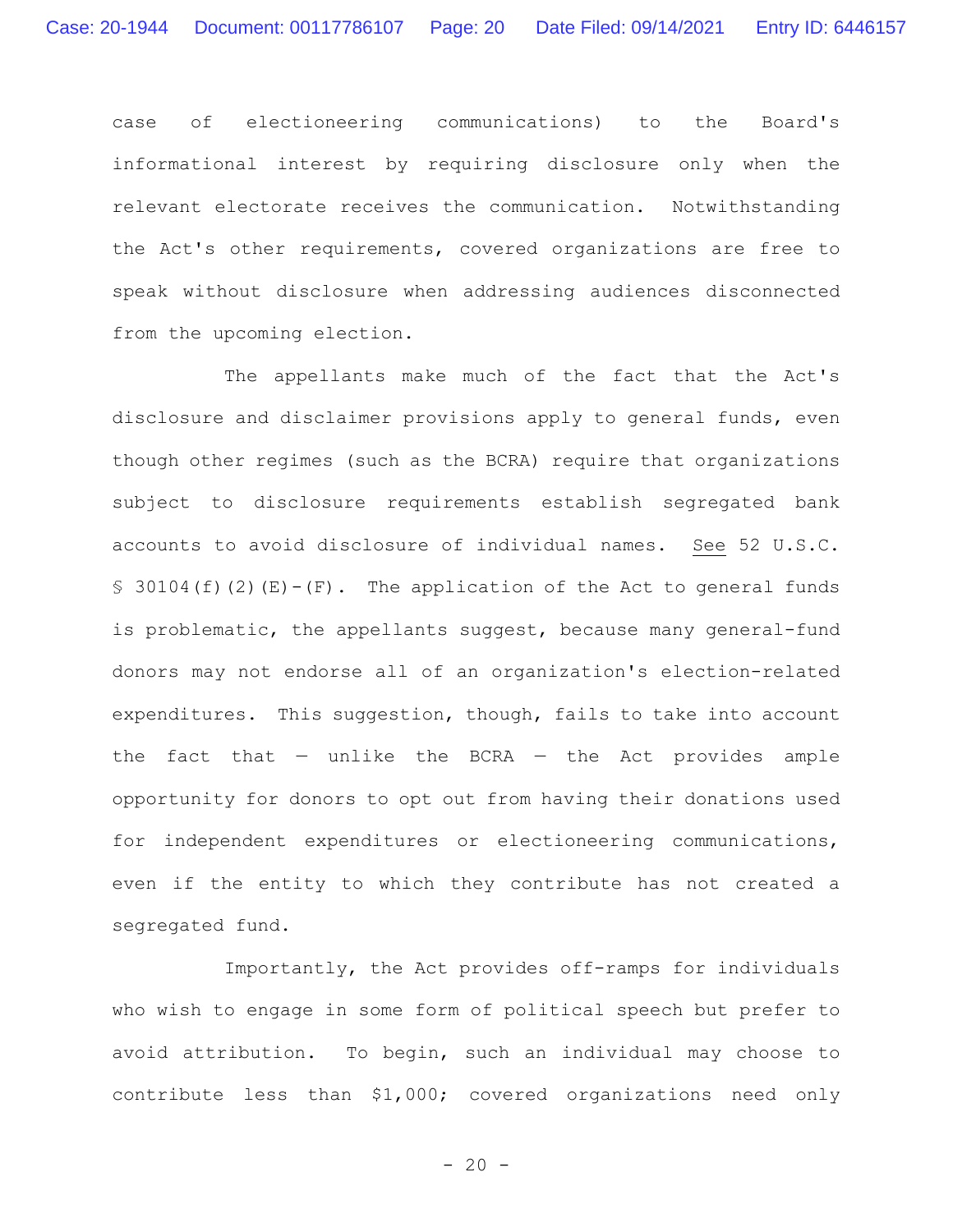disclose donors who contribute \$1,000 or more during the relevant time frame. See R.I. Gen. Laws § 17-25.3-1(h). This readily available means of avoiding disclosure punches a sizable hole in the appellants' insistence that the Act's disclosure requirements are tantamount to the compelled disclosure of membership lists. Nor does the Act require disclosure of individuals who meet the \$1,000 threshold but opt out of having their monies used for independent expenditures or electioneering communications. See id. § 17-25.3-1(i).

Taken together, these limitations on the Act's reach only require disclosure of relatively large donors who choose to engage in election-related speech. The Act simply does not apply to others, including those who engage in political speech outside the election context. Given this circumscription and given the continuing force of the Court's rulings in Citizens United and our rulings in NOM, the challenged provisions are narrowly tailored to enable "the citizenry to make informed choices" at the polls about issues of public import. Buckley, 424 U.S. at 14-15. Indeed, Rhode Island's \$1,000 trigger point for disclosure of donors is higher than the trigger point upheld in NOM for reporting PAC contributors. See NOM, 649 F.3d at 42 ("A major-purpose PAC must report any contribution to the PAC of more than \$50 (including the name, address, occupation, and place of business of the contributor)."). It is also no lower than the contributor trigger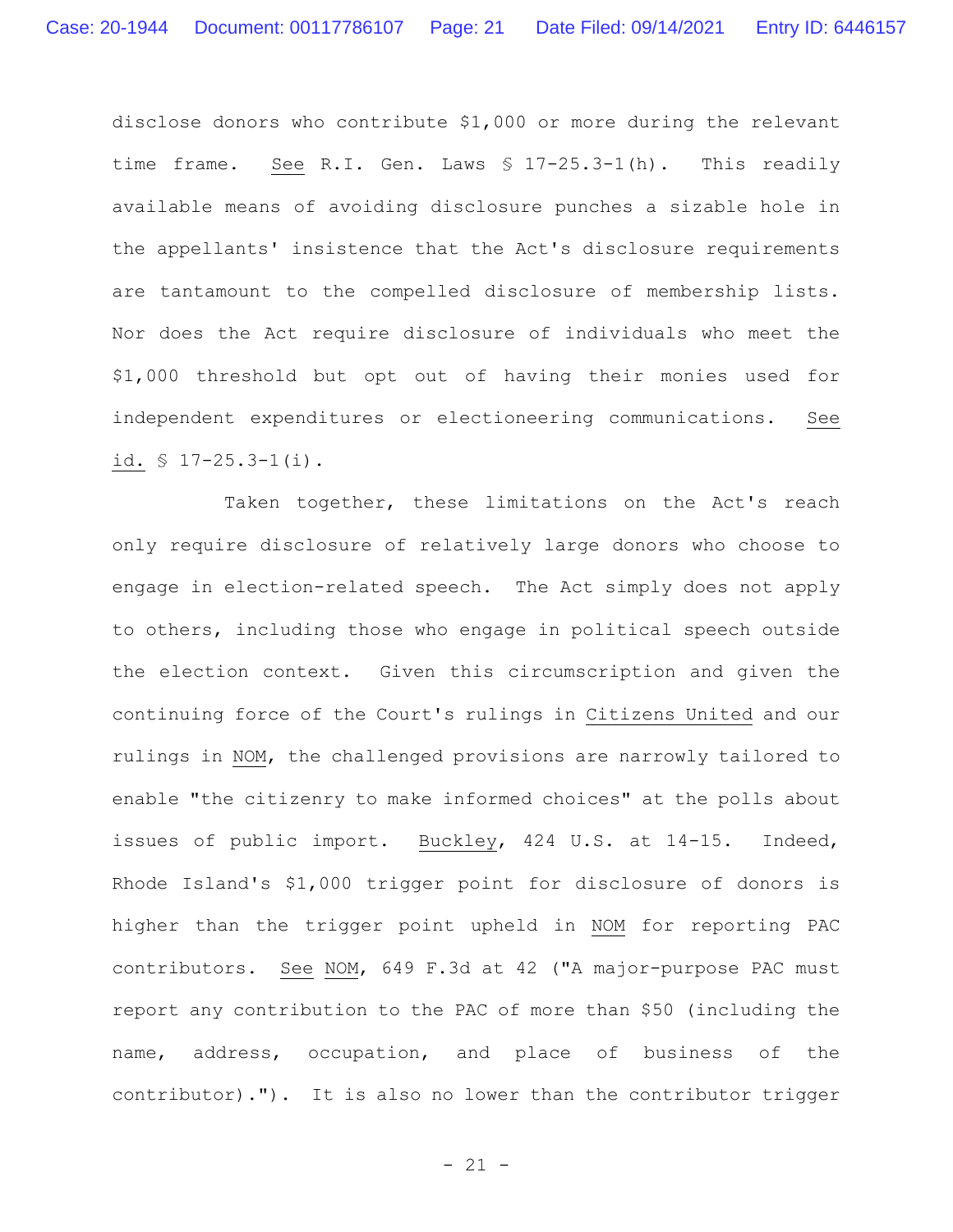point upheld in Citizens United. See Citizens United, 558 U.S. at 366-67; 52 U.S.C. § 30104(f)(2) (providing that a disclosure statement identify contributors who "contributed an aggregate amount of \$1,000 or more").

In view of the number of criteria that an organization must satisfy before being required to file, the appellants' claim that the Act's disclosure requirements are "expansive" is an exercise in hyperbole. Both the circumscribed scope of the Act's requirements and the rather modest quantity of information demanded by the Board argue to the contrary. In combination, these facts bolster our conclusion that the Act's disclosure requirements are narrowly tailored enough to avoid any First Amendment infirmity. We uphold those requirements against the appellants' facial challenge.

**4**

This brings us to the appellants' remonstrance concerning the Act's on-ad disclaimer requirement. See R.I. Gen. Laws § 17-25.3-3. The Act's spending and temporal thresholds coalesce to render the disclaimer requirement applicable in only a limited set of circumstances. That set of circumstances shrinks even further in view of the fact that donors need not be listed if they have opted out of election-related spending. See, e.g., id.  $$17-25.3-3(a).$ 

 $- 22 -$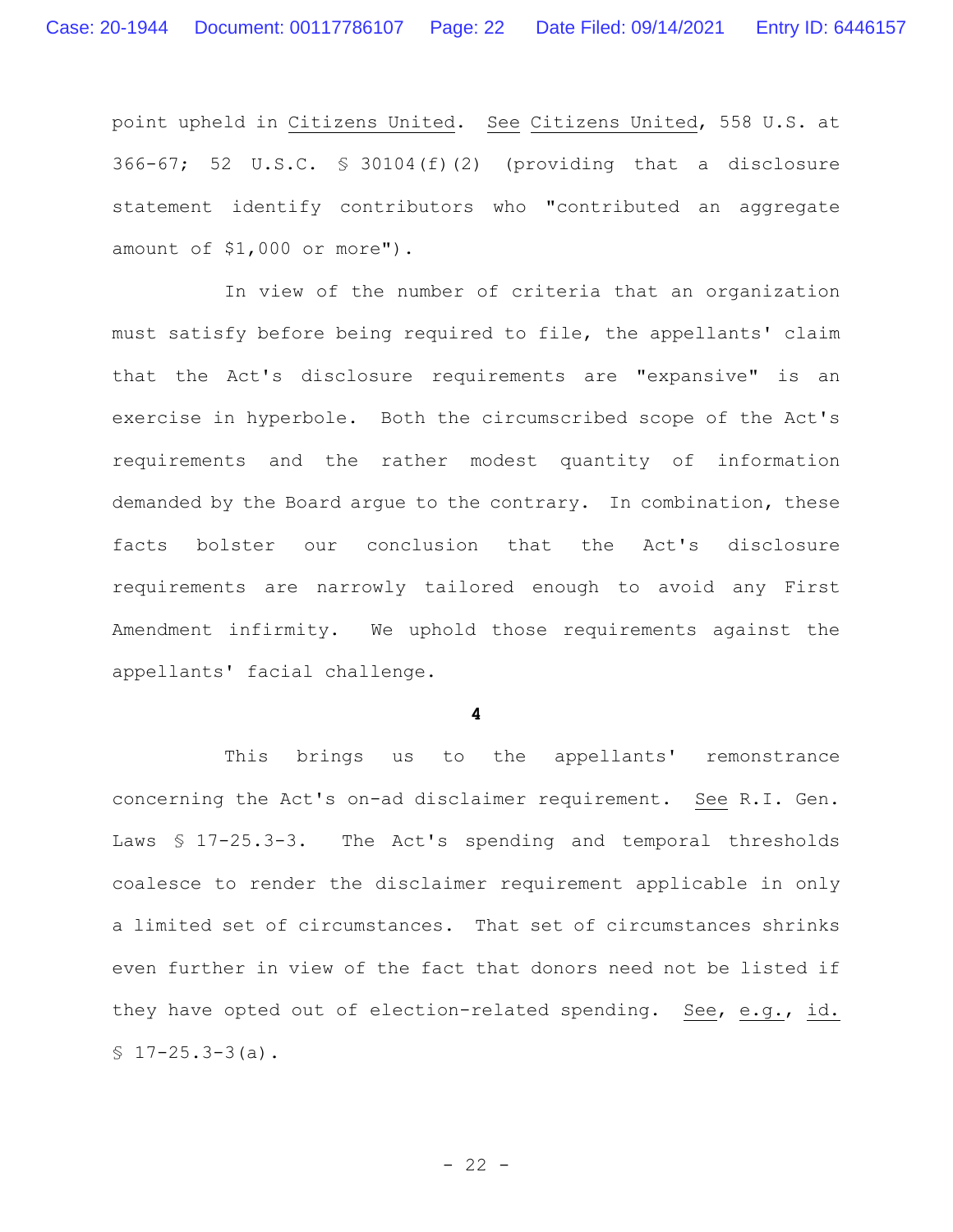Disclaimer requirements are reviewed under exacting scrutiny (not strict scrutiny, as the appellants assert). See Citizens United, 558 U.S. at 368. In NOM, we upheld aspects of Maine's campaign finance law, including an on-ad disclaimer requirement that bore a family resemblance to the requirement challenged here. See NOM, 649 F.3d at 58-61. The Maine law demanded that a communication identify the "person who made or financed the expenditure for the communication." See Me. Rev. Stat. Ann. tit.  $21-A$ ,  $S$  1014(1)-(2). The Act goes a step further; it demands not only identification of the funding organization itself but also identification of its five largest donors. See R.I. Gen. Laws § 17-25.3-3. Put another way, the Act requires that the on-ad disclaimer both disclose the relevant speaker and some donors to that speaker.

Although the NOM Court was not obliged to apply a narrowtailoring test to requirements like the ones before us, we nonetheless find that court's reasoning instructive. Here, as in Maine, the Act's disclaimer requirement has "a close relation to [the Board's] interest in dissemination of information regarding the financing of political messages." NOM, 649 F.3d at 58-61.

To be sure, the appellants labor to distinguish NOM and consign it to the scrap heap. The distinctions upon which the appellants rely, however, cannot carry the weight that the

 $- 23 -$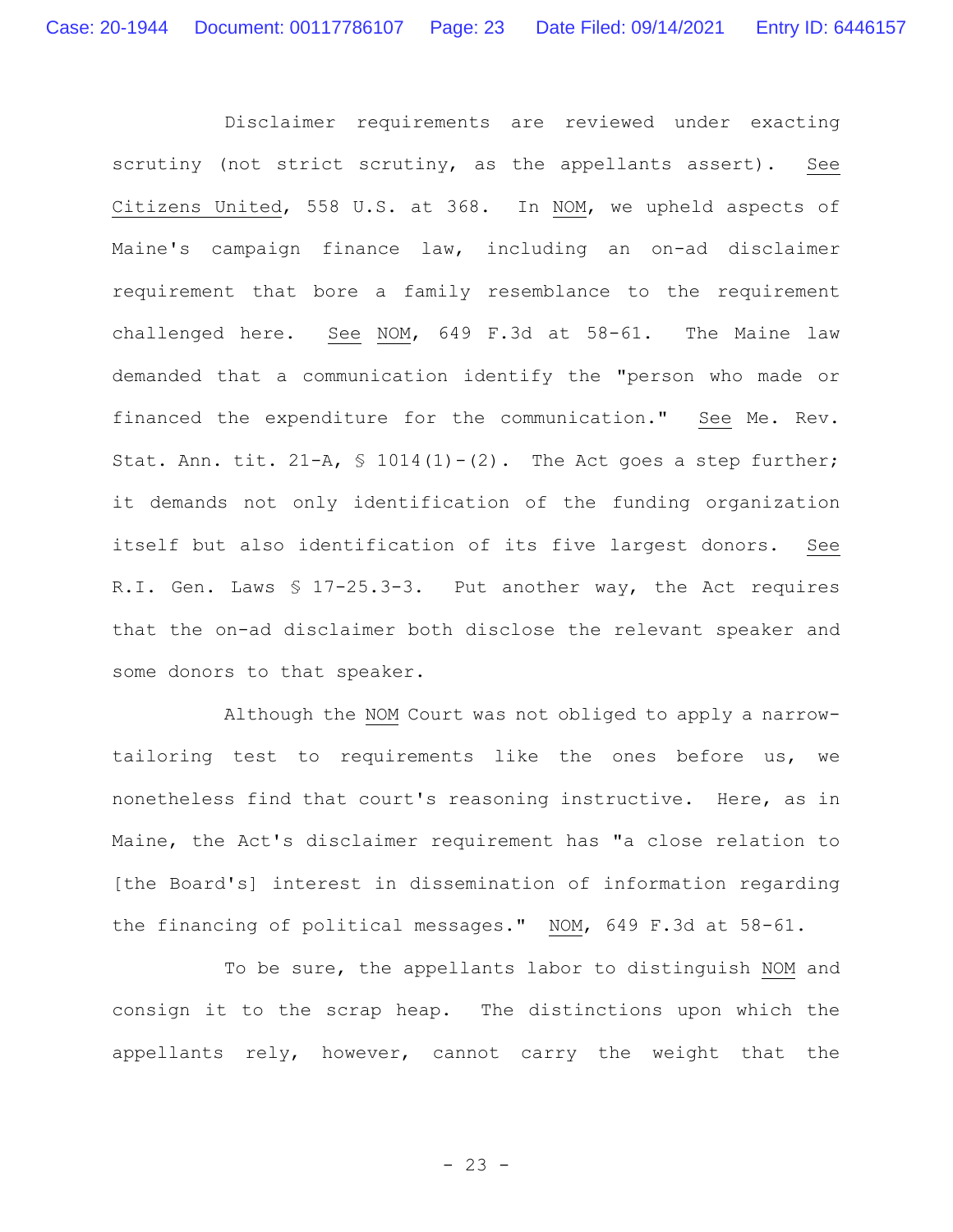appellants pile upon them. We explain briefly and then turn directly to the top-five-donor mandate.

At the outset, the appellants point out that the plaintiffs in NOM advanced only vagueness and overbreadth challenges. That is true as far as it goes — but it does not take the appellants very far. Because the NOM court applied exacting scrutiny to analogous election-law requirements, some of its reasoning can usefully be transplanted to the case at hand.

The appellants next note that the Maine statute has an "escape hatch" for avoiding the state's disclosure and disclaimer requirements, whereas the Act contains none. Placing reliance on this distinction, though, is too much of a stretch. The "escape hatch" to which the appellants allude  $-$  which, at any rate, was not deemed essential by the NOM court  $-$  is a provision in the Maine statute that allows for a hearing to rebut a presumption of applicability. See id. at 49. Rhode Island law offers a functionally equivalent mechanism: it allows a party to seek an advisory opinion from the Board regarding the Act's applicability to a communication. See R.I. Gen. Laws § 17-25-5(c)(1). Though not identical, any discrepancy between these approaches does not throw shade on the persuasive reasoning of NOM.

The appellants also note that Maine's law — unlike the Act — applies only to communications concerning candidates' elections rather than referenda and suggest that the government's

 $- 24 -$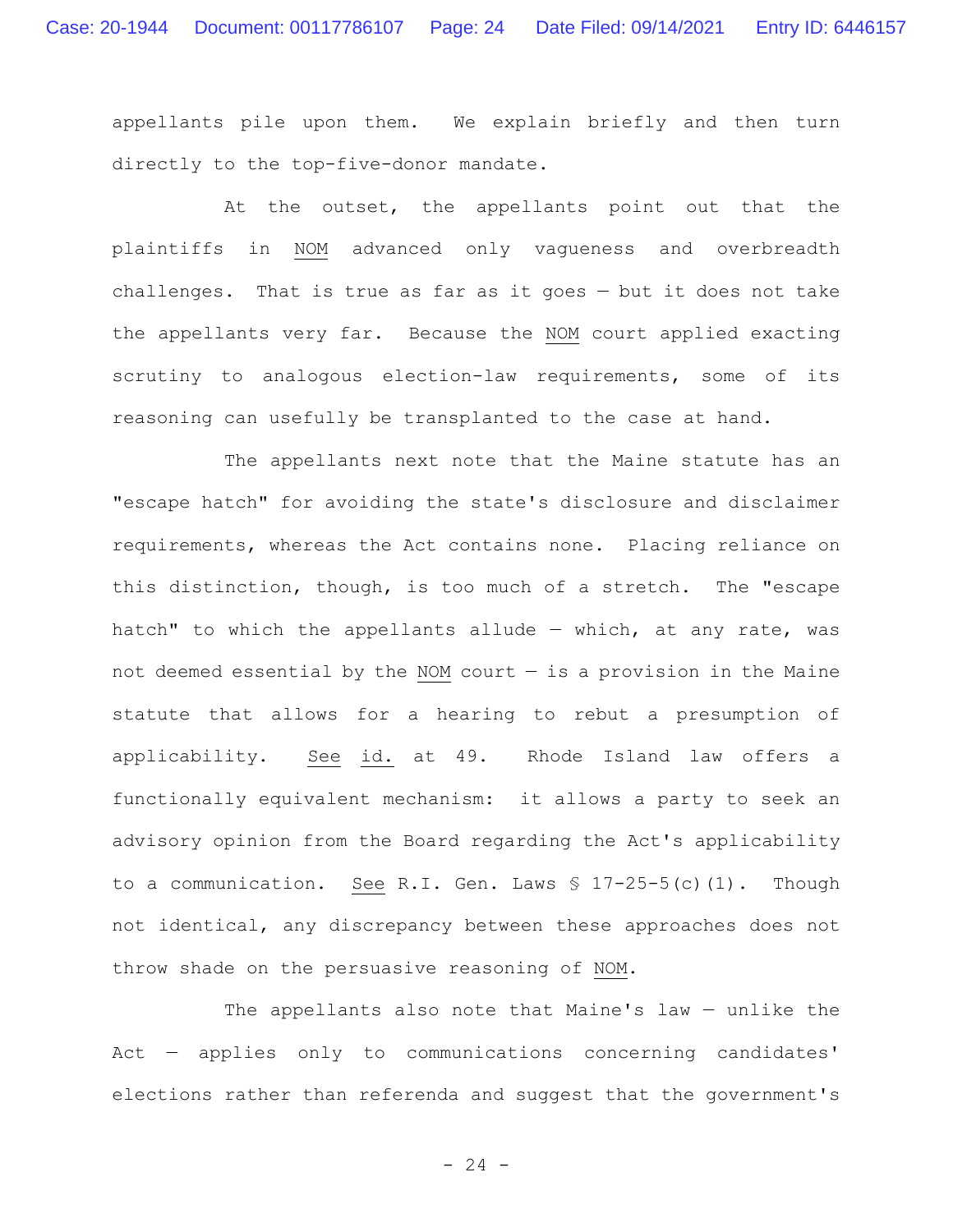interest in regulating the latter is weaker. But there is nothing in NOM that indicates that we predicated our decision on the Maine statute's exclusive focus on candidates. The well-established interest articulated in NOM pertains to the ability of "the electorate to make informed decisions and give proper weight to different speakers and messages." 649 F.3d at 57 (quoting Citizens United, 558 U.S. at 371). This interest applies to the passage of referenda in the same way in which it applies to the election of candidates. And in the last analysis, disclaimer requirements like the requirement challenged here — help to ensure a wellinformed electorate by preventing those who advocate for either candidates or issues from hiding their identities from the gaze of the public. See McConnell, 540 U.S. at 198.

This brings us to the appellants' contention that the requirement to identify in a disclaimer the top five donors to the entity that places the advertisement cannot withstand exacting scrutiny. Such a requirement, the appellants assert, serves no informational interest and is essentially redundant of the disclosure requirement. We are not persuaded.

There is plainly an informational interest served by an on-ad disclaimer that identifies some of the speaker's donors, as both Citizens United and NOM recognized in upholding disclosure requirements for equivalent funders. The on-ad donor disclaimer, moreover, is not entirely redundant to the donor information

 $- 25 -$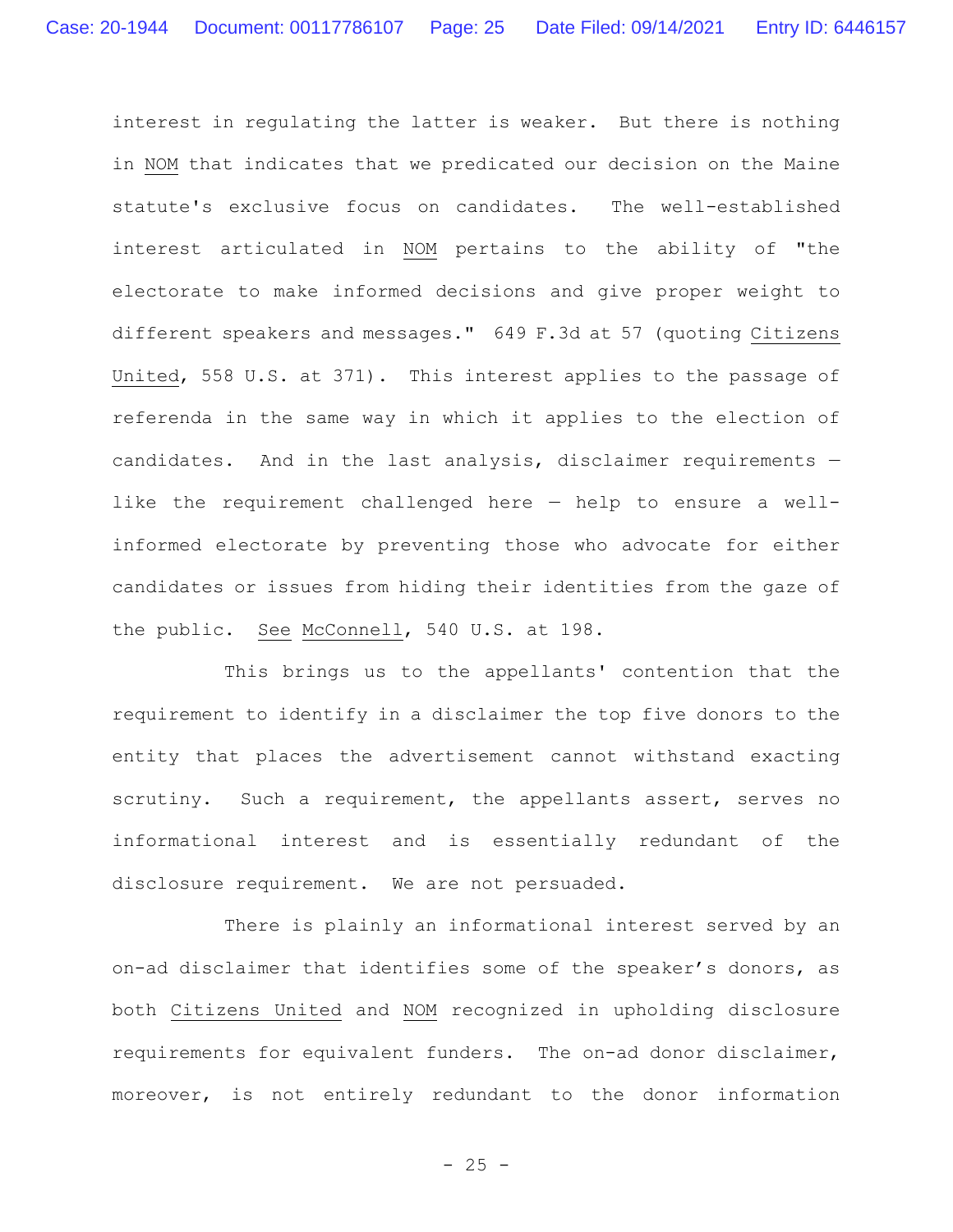revealed by public disclosures. The appellants cannot plausibly dispute that on-ad donor information is a more efficient tool for a member of the public who wishes to know the identity of the donors backing the speaker. As we have explained, "[c]itizens rely ever more on a message's source as a proxy for reliability and a barometer of political spin." NOM, 649 F.3d at 57. And even though citizens have become reliant on such cues, they may be too easily overlooked or obscured. The public is "flooded with a profusion of information and political messages," id., and the onad donor disclaimer provides an instantaneous heuristic by which to evaluate generic or uninformative speaker names.

And even beyond increased efficiency, the form of disclosure — an on-ad disclaimer — may be more effective in generating discourse that facilitates the ability of the public to make informed choices in the specialized electoral context. The donor disclosure alerts viewers that the speaker has donors and, thus, may elicit debate as to both the extent of donor influence on the message and the extent to which the top five donors are representative of the speaker's donor base — questions that the appellants seem to think the citizenry too dull to ask. Citizens United gives us reason to believe that the appellants' view is myopic. There, the Court recognized that the disclaimers at issue were intended to "insure that the voters are fully informed," 558 U.S. at 368 (quoting Buckley, 424 U.S. at 76), and it nowhere

 $- 26 -$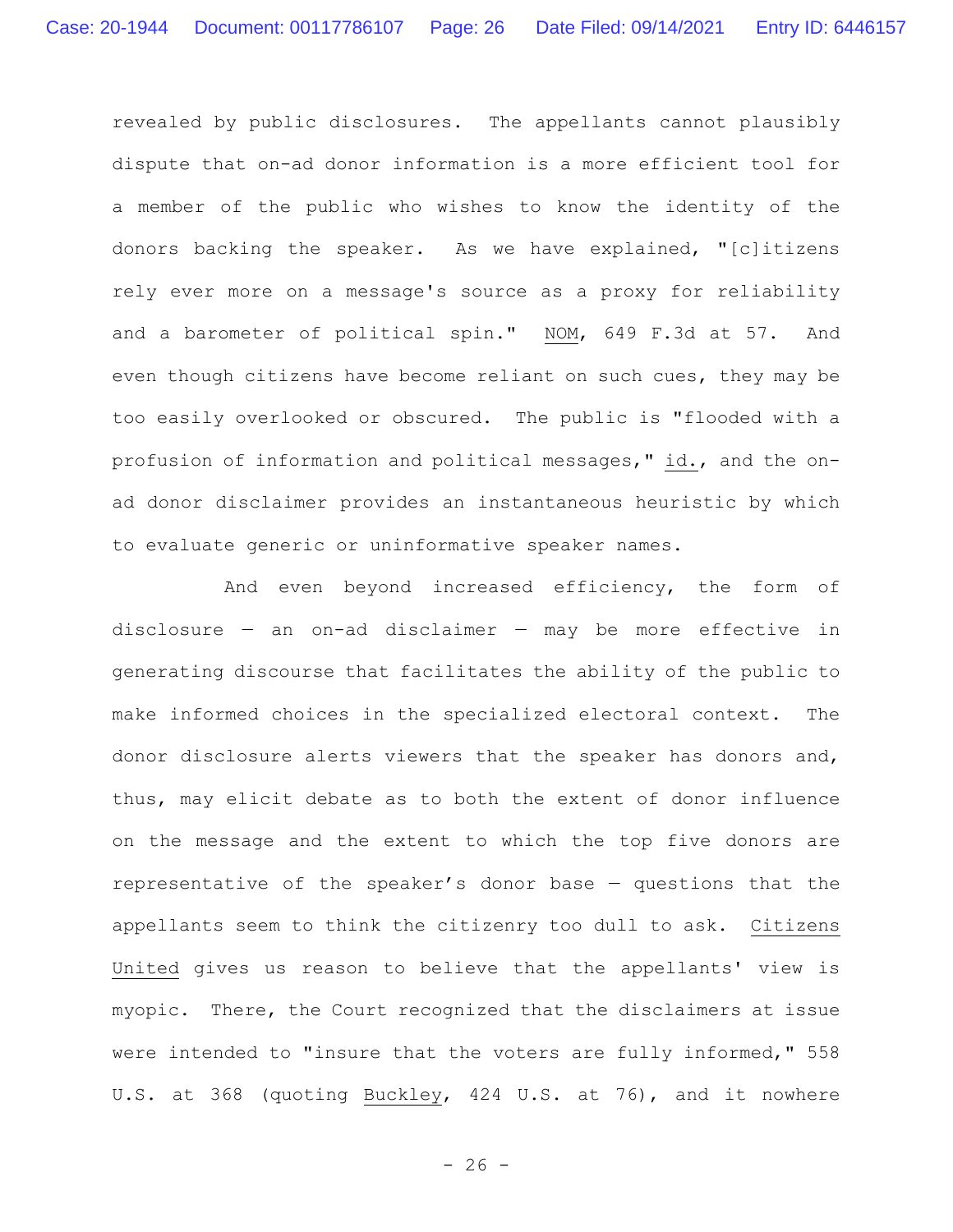indicated that the state interest in "provid[ing] the electorate with information" has force only when such disclaimers can be said to facilitate disclosure requirements, id. (quoting McConnell, 540 U.S. at 196).

The appellants also contend that the on-ad donor disclaimer furnishes potentially irrelevant information while unduly burdening their speech. But even though the degree of relevancy may vary, the identification of top donors is relevant in all cases. To illustrate this point, we take one of the appellants' proffered hypotheticals. A top-five-donor disclaimer may be less helpful than a top-six-donor disclaimer, if an entity's sixth-largest donor is somehow directly connected to the advertisement. But this line-drawing exercise — which asks, at bottom, whether to mandate a list of five top donors or some greater or lesser number — is a task best left to the legislature. Cf. Buckley, 424 U.S. at 83 (observing that the level at which to set monetary thresholds for reporting and disclosure is "necessarily a judgmental decision, best left . . . to congressional discretion"). What matters is that the disclaimer includes a limited set of data points, readily available to the speaker, that is directly tied to educating voters on the message's source.

Additionally, the appellants say that they worry that the top-five-donor list might mislead a viewer either as to the

- 27 -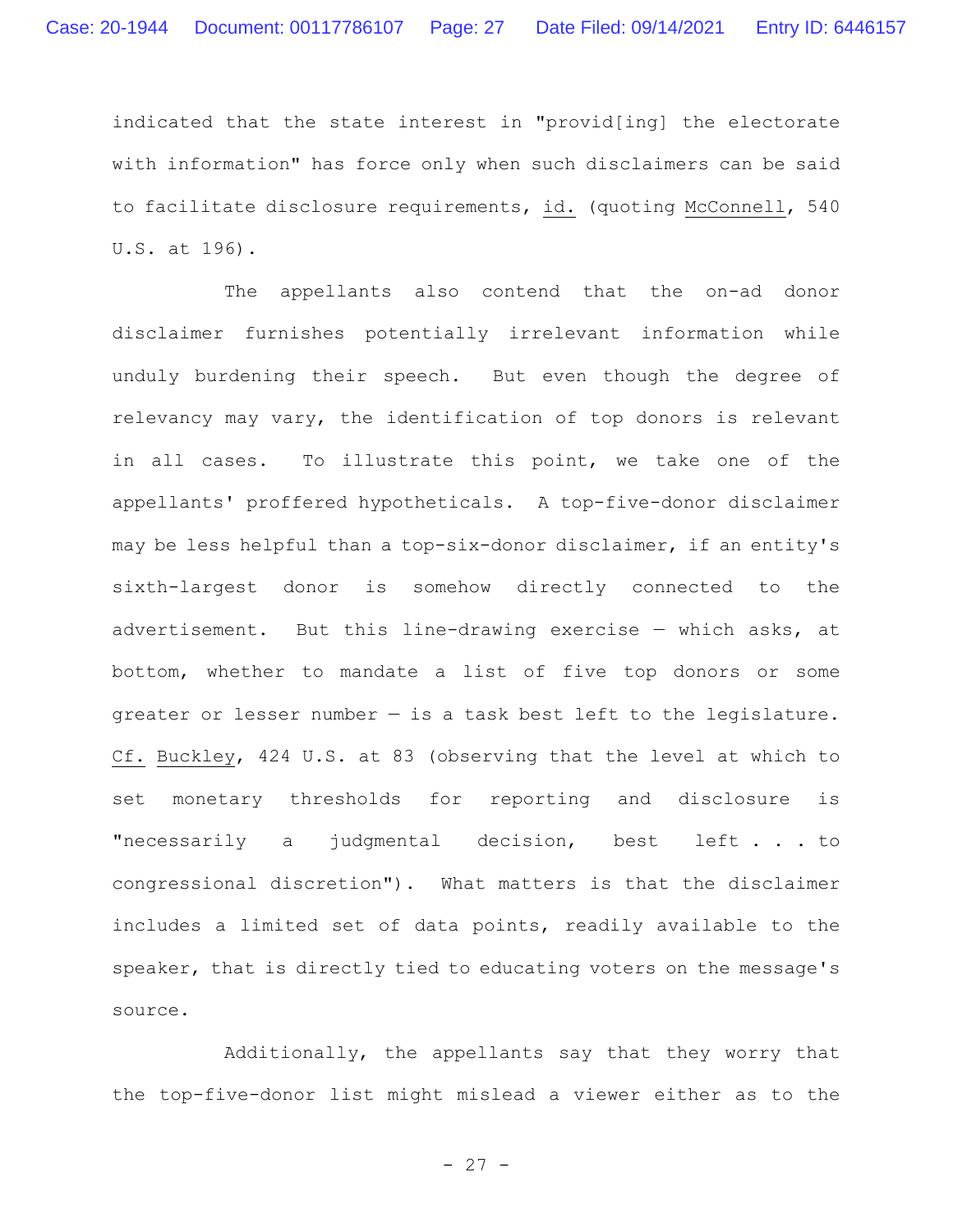makeup of a speaker's contributor base or as to a donor's endorsement of the message. They also worry that the donor list could elicit threats or harassment. But the on-ad donor disclaimer is subject to the same off-ramps that apply to the disclosure requirement. See, e.g., R.I. Gen. Laws § 17-25.3-3(a) ("[N]o donor shall be listed who is not required to be disclosed in a report to the board of elections by the person, business entity, or political action committee."). These off-ramps serve to mitigate the appellants' stated concerns, which do not necessarily arise in all cases, and ensure the disclaimer provision is narrowly tailored. An organization could, of course, raise any concerns particular to its circumstances by means of an as-applied challenge.

We cut to the chase. In the election-related context, it is clear beyond hope of contradiction that the state can require speakers to self-identify through disclosures and disclaimers. Beyond self-identification, though, the state does not have limitless power to require more from a speaker, such as identification of its donors. Our task today, however, does not involve setting the outer constitutional bounds of what a state might demand in terms of election-related disclaimers. It suffices to say that Rhode Island's disclaimer requirement, including its top-five-donor provision, survives exacting scrutiny when faced with a facial challenge.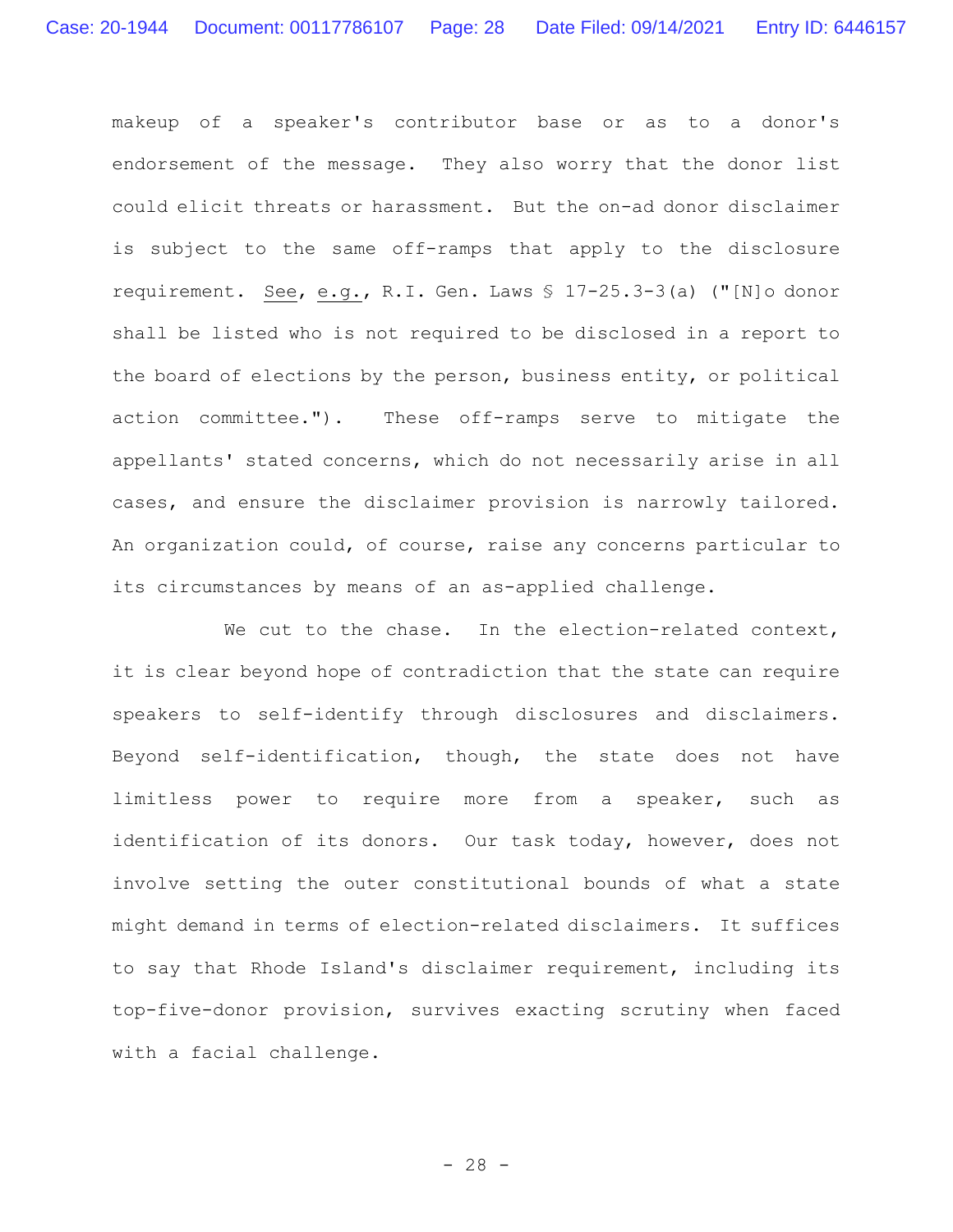**5**

In a Rumpelstiltskin-like effort to turn dross into gold, the appellants beseech us to consider the potential effects that the Act – and particularly, its disclaimer requirement – will have on their own organizations and memberships. We are aware that the Supreme Court has left open the possibility of as-applied challenges to disclosure and disclaimer requirements if a threat of retaliation looms. See Citizens United, 558 U.S. at 370; McConnell, 540 U.S. at 98. To mount this type of challenge, though, a party must show "a reasonable probability that the compelled disclosure . . . will subject [donors] to threats, harassment, or reprisals." Buckley, 424 U.S. at 74.

The appellants' amended complaint is bereft of any such factual allegations. And to cinch the matter, the appellants concede that they have mounted only a facial challenge to the Act. Generally speaking, facial challenges leave no room for particularized considerations and must fail as long as the challenged regulation has any legitimate application. See Wash. State Grange v. Wash. State Republican Party, 552 U.S. 442, 449 (2008); Hightower v. City of Bos., 693 F.3d 61, 77-78 (1st Cir. 2012). That is the case here: the appellants have wholly failed to demonstrate that the alleged lack of tailoring is "categorical" and present in every application of the challenged requirements. Ams. for Prosp., 141 S. Ct. at 2387. There is no "dramatic

- 29 -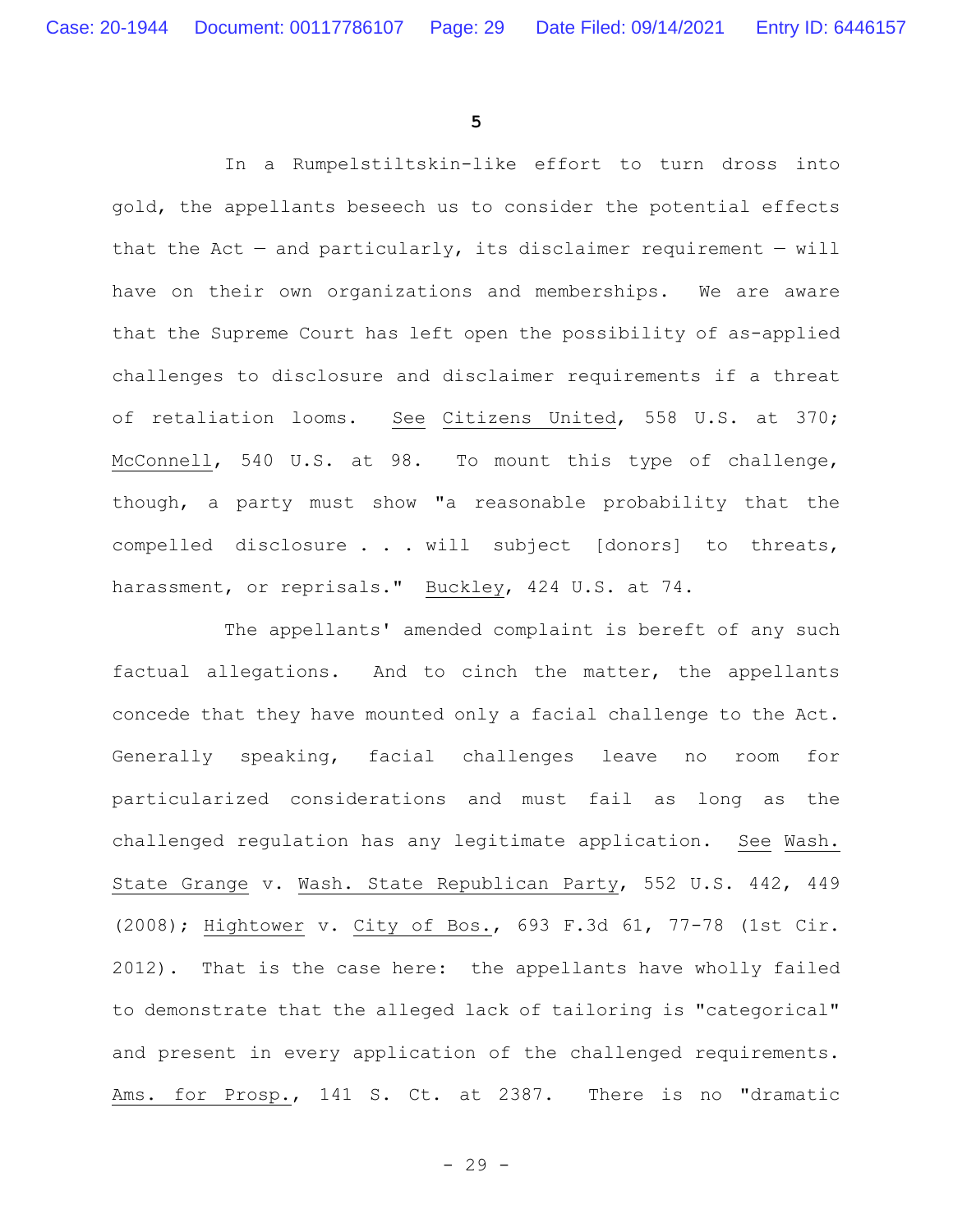mismatch . . . between the interest that [Rhode Island] seeks to promote and the [disclosure and disclaimer] regime that [it] has implemented in service of that end." Id. at 2386. It bears emphasis that the disclaimer requirement, for example, applies to a small number of donors, based on a reasonable assessment of their likely roles in financing the particular electioneering communication. And it does so predicated on a sensible concern that — without this information being readily accessible — "independent groups [could run] election-related advertisements 'while hiding behind dubious and misleading names.'" Citizens United, 558 U.S. at 367 (quoting McConnell, 540 U.S. at 197).

Nor is it evident on this record that "a substantial number of [the Act's] applications are unconstitutional, judged in relation to the statute's plainly legitimate sweep." Ams. for Prosp., 141 S. Ct. at 2387 (quoting United States v. Stevens, 559 U.S. 460, 473 (2010)). Indeed, the parties have made it evident, both before the district court and in their briefs on appeal, that they do not contend that the Act is overbroad. See Gaspee, 482 F. Supp. 3d at 19. Needless to say, any individual challenges, including those alleging that the requirements impose an unusual burden in particular circumstances (such as a chilling effect on speech resulting from harassment), may be brought in the form of as-applied challenges.

- 30 -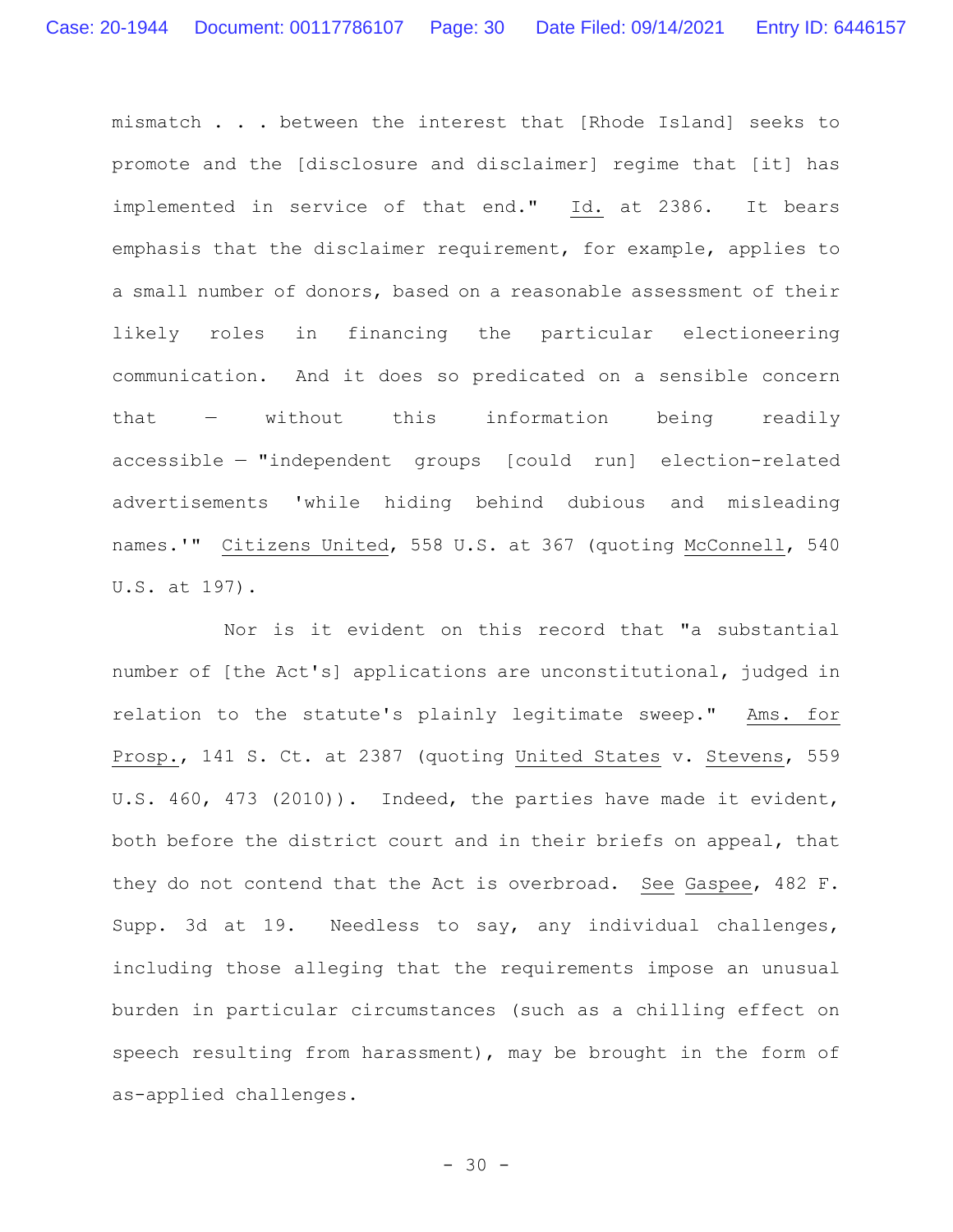**B**

The appellants attempt to move the goalposts. They say that even if the challenged provisions of the Act withstand exacting scrutiny, we should still strike down those provisions on other grounds. To this end, they offer three counter-arguments as to why the challenged provisions infringe their First Amendment rights. We turn next to these counter-arguments.

**1**

The appellants argue that the Act's disclosure and disclaimer requirements transgress the First Amendment's protection of anonymous political speech. Their argument relies primarily on the Supreme Court's decision in McIntyre v. Ohio Elections Commission, 514 U.S. 334 (1995). In that case, the Court invalidated a blanket ban on anonymous campaign literature under which an individual pamphleteer had been charged, convicted, and fined. See id. at 357.

The threshold question is whether the Court's later decision in Citizens United pretermits this argument. Although the Citizens United Court did not directly address McIntyre, the appellants in Citizens United made a McIntyre-based argument in their brief. See Citizens United, Appellants' Br. at 44. The fact that the Court did not adopt the McIntyre framework in the election-law context speaks eloquently to its inapplicability.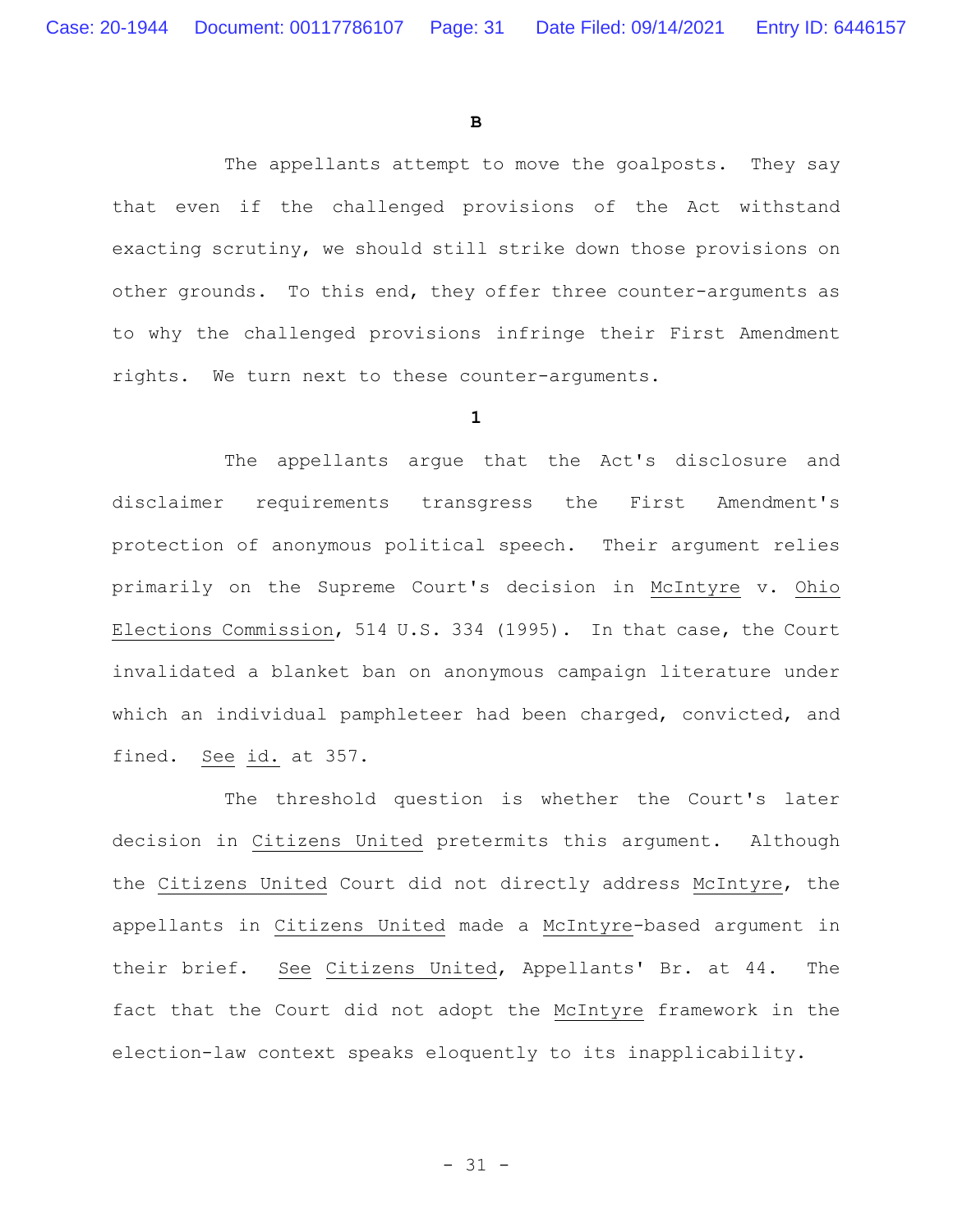The Ohio statute at issue in McIntyre constituted an outright ban on anonymous literature. See 514 U.S. at 336. That is at a considerable remove from a disclosure requirement in the election-law context. We deem this to be a dispositive difference because  $-$  in contrast to the broad sweep of the Ohio statute  $-$  the Act's disclosure regime applies only to a small subset of campaign finance spending. See Worley v. Fla. Sec. of State, 717 F.3d 1238, 1247 (11th Cir. 2013) (finding McIntyre inapplicable for similar reasons).

Indeed, the McIntyre Court itself distinguished between election-related disclosures and political pamphlets, emphasizing the more robust interest in protecting the latter. See 514 U.S. at 355. In the Court's words, mandatory campaign finance disclosures are "a far cry from compelled self-identification on all election related writings." Id. Money, the Court wrote, is "less specific, less personal, and less provocative than a handbill." Id. Given these salient differences, we conclude that the appellants' McIntyre-based "speaker privacy" argument lacks force.

**2**

The appellants next strive to draw an analogy between the Act's disclosure requirements and the compelled disclosure of membership lists invalidated by the Court in NAACP v. Alabama, ex

- 32 -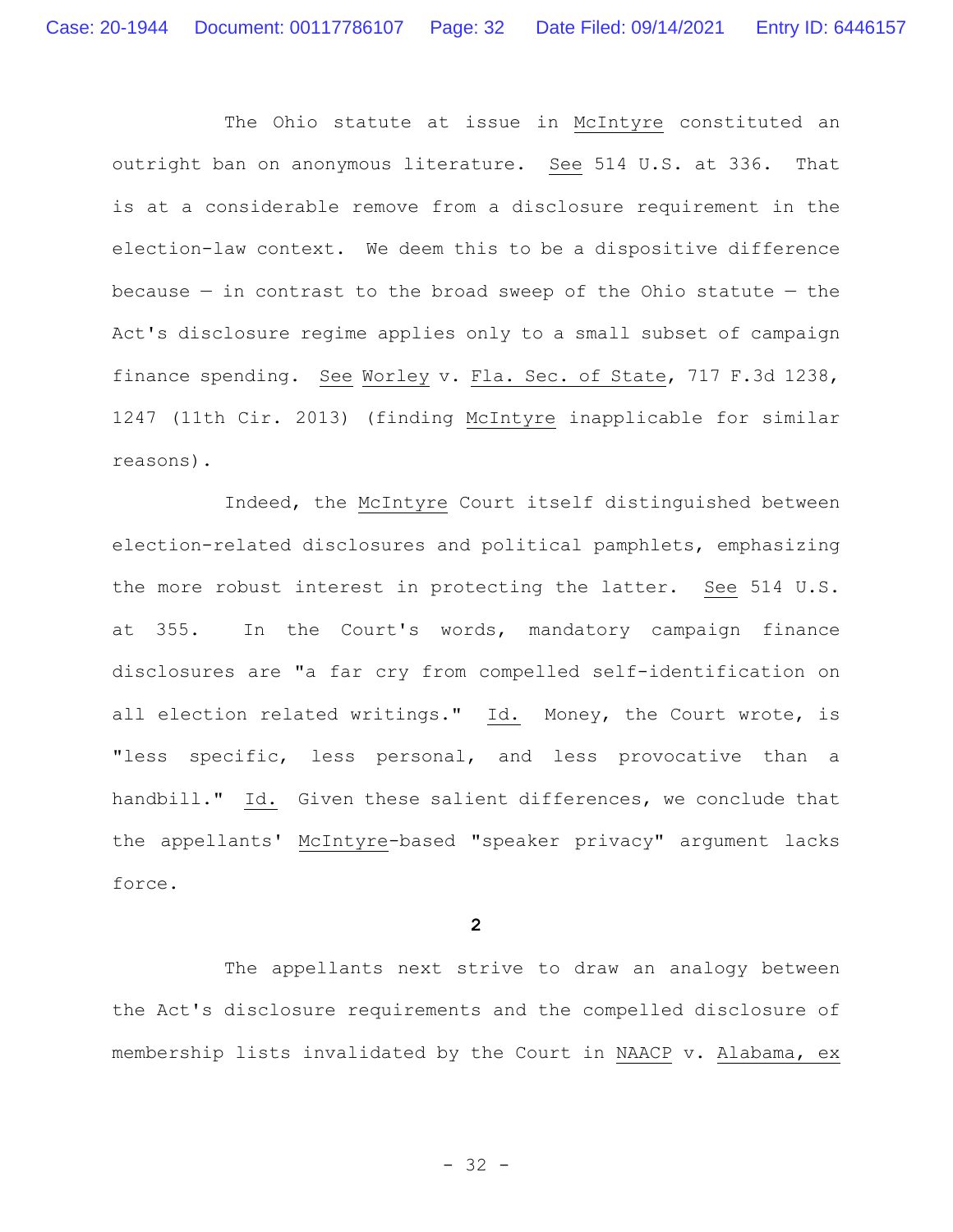rel. Patterson, 357 U.S. 449 (1958). This analogy does not hold water.

In NAACP, the Court was confronted with a challenge to a state court order requiring disclosure of the NAACP's membership rolls to the Alabama state attorney general. See id. at 451. The state's asserted interest in the membership information was to address business registration fraud, see id. at 464, but the proof revealed that the state was motivated by a desire to drive out the organization and its racial integration efforts during the Jim Crow era. The Court rejected the state's bid. See id.

In contrast, the challenge mounted by the appellants is a purely facial challenge to a disclosure regime designed to increase transparency with respect to election-related spending. As Citizens United and NOM evince, the election-law context is a breed apart, implicating the government's substantial interest in transparent elections — the bedrock of our democracy.

If more is needed  $-$  and we do not think that it is  $-$  we note that NAACP involved what amounted to an as-applied challenge based on a developed record. There, the plaintiffs had made an "uncontroverted showing that on past occasions revelation of the identity of its rank-and-file members has exposed these members to economic reprisal, loss of employment, threat of physical coercion, and other manifestations of physical hostility." Id. at 462. This stands in sharp contradistinction to the case at hand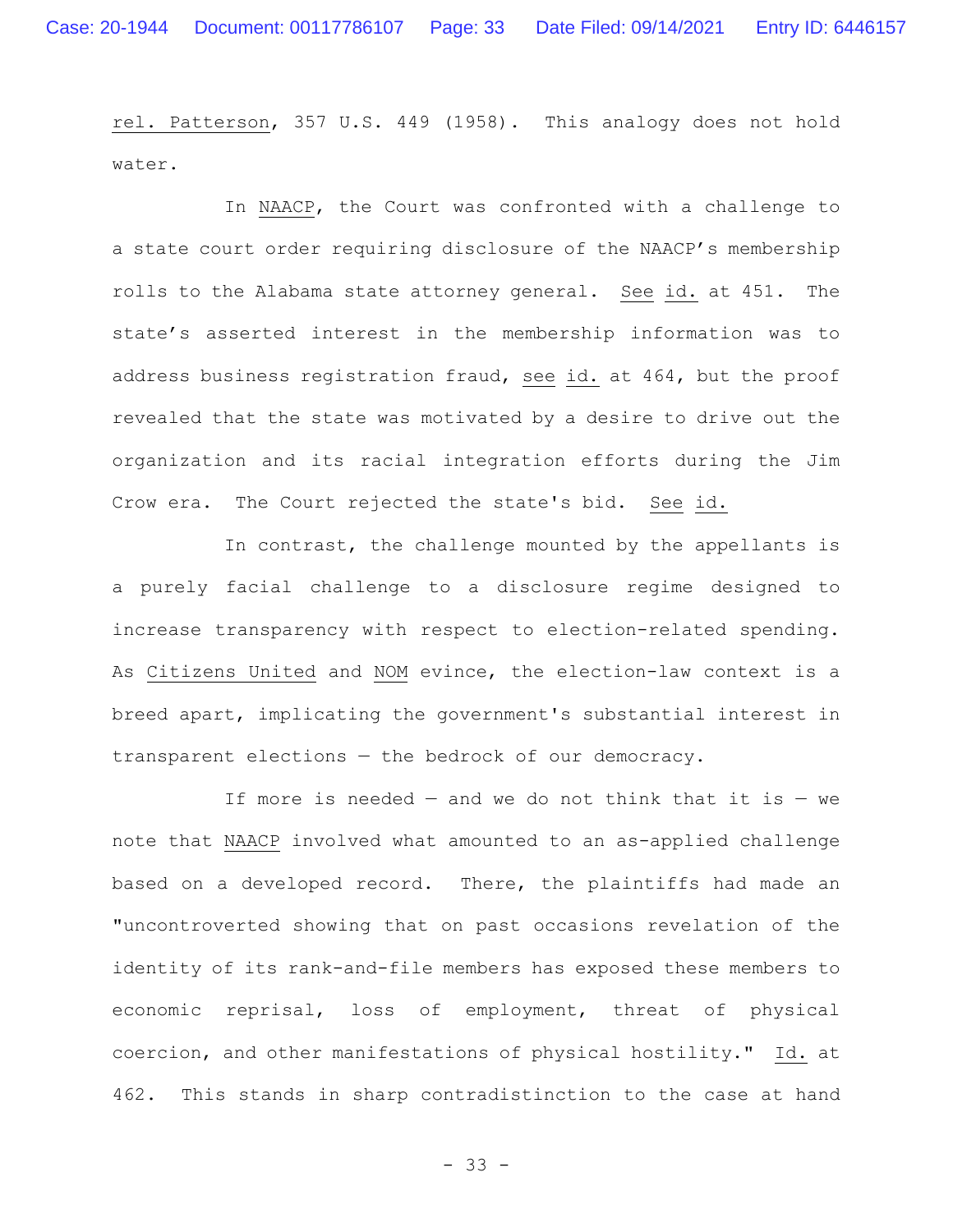— a case in which the appellants have made no faintly comparable showing.

That ends this aspect of the matter. Equating the production order invalidated in NAACP with the disclosure requirements of the Act is like equating aardvarks with alligators. Consequently, we reject the appellants' attempt to place this case under the carapace of NAACP.

By a similar token, there is no parallel between the Act's narrowly tailored disclosure regime, focused on electionrelated spending, and the general donor-disclosure requirements struck down in Americans for Prosperity (a decision that traced its reasoning back to NAACP). See Ams. for Prosp., 141 S. Ct. at 2382. In Americans for Prosperity, the government's asserted interest was to prevent the mismanagement of charitable contributions. See id. at 2385-86. The Court focused on "the dramatic mismatch" between this asserted interest and an overbroad disclosure regime, striking down the challenged provisions because the information collected played little to no part in assisting the government's anti-fraud efforts. See id. at 2386. That reasoning does not assist the appellants, given that the fit between the Act and the state's informational interest is reasonable.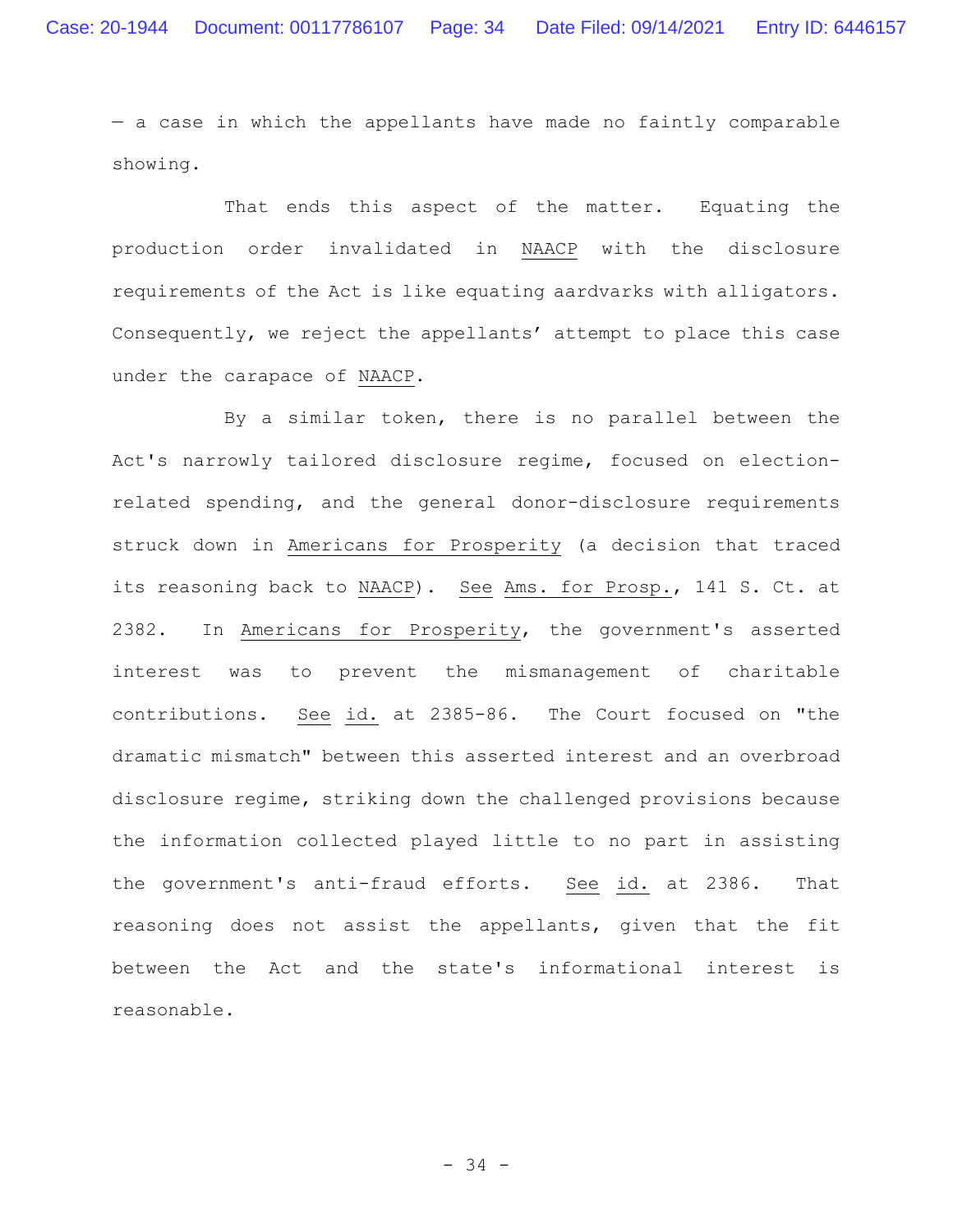**3**

The appellants' third counter-argument attempts to characterize the Act's on-ad disclaimer requirement as a form of unconstitutionally compelled speech. They say that forcing an organization to identify itself and its five largest donors in a disclaimer on certain types of electioneering communications violates their First Amendment right to refrain from expressing particular viewpoints. See Wooley v. Maynard, 430 U.S. 705, 714 (1977) (holding that First Amendment protects "both the right to speak freely and the right to refrain from speaking at all").

In support, the appellants rely on the Supreme Court's decision in National Institute of Family and Life Advocates v. Becerra (NIFLA), 138 S. Ct. 2361 (2018). There, a group of prolife pregnancy centers challenged a state statute requiring such facilities both to advise women that California provides free or low-cost abortions and to furnish a telephone number that could be called. See id. at 2368. The Court determined that the California statute was content-based because it commanded the centers to "speak a particular message." Id. at 2371. In that regard, the Court emphasized that the statute required pregnancy centers to communicate information about abortion accessibility, which is "the very practice that [the centers] are devoted to opposing." Id. In those circumstances, the Court found that the statute

 $- 35 -$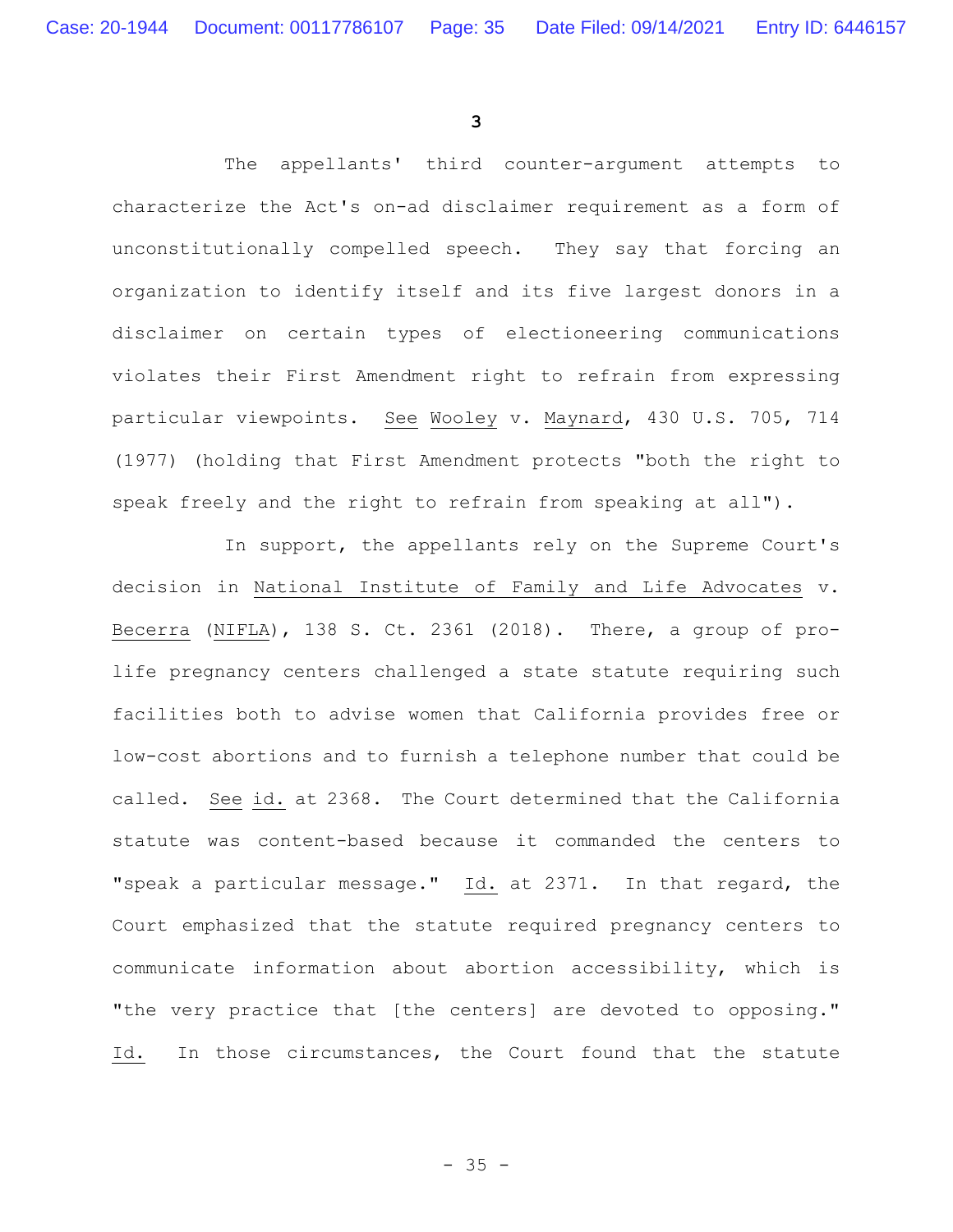likely abridged the centers' First Amendment rights. See id. at 2378.

The appellants assert that the Act's on-ad disclaimer requirement is equally vulnerable because it compels a covered organization to recite a "government-drafted script," id., when announcing itself and its five largest donors. The appellants submit that because they are organizations that value privacy, such a compelled disclosure is fairly analogous to the mandatory abortion announcement considered in NIFLA.

On-ad disclaimer regimes concerning funding sources in election-related contexts are simply not comparable to requiring pro-life clinics to explain to patients that they may seek free abortion services from the government. Disclaimers  $-$  in the unique election-related context  $-$  serve the salutary purpose of helping the public to understand where "money comes from." Buckley, 424 U.S. at 66. The election-related context implicated here is alone sufficient to distinguish NIFLA.

Other facets of the attempted comparison underscore the infirmity of the appellants' position. The on-ad disclaimer requirement burdens speech modestly and does not require any organization to convey a message antithetic to its own principles. The speaker can for the most part control the content of any particular communication and must disclose only some of the funding sources undergirding that communication. This arrangement imposes

- 36 -